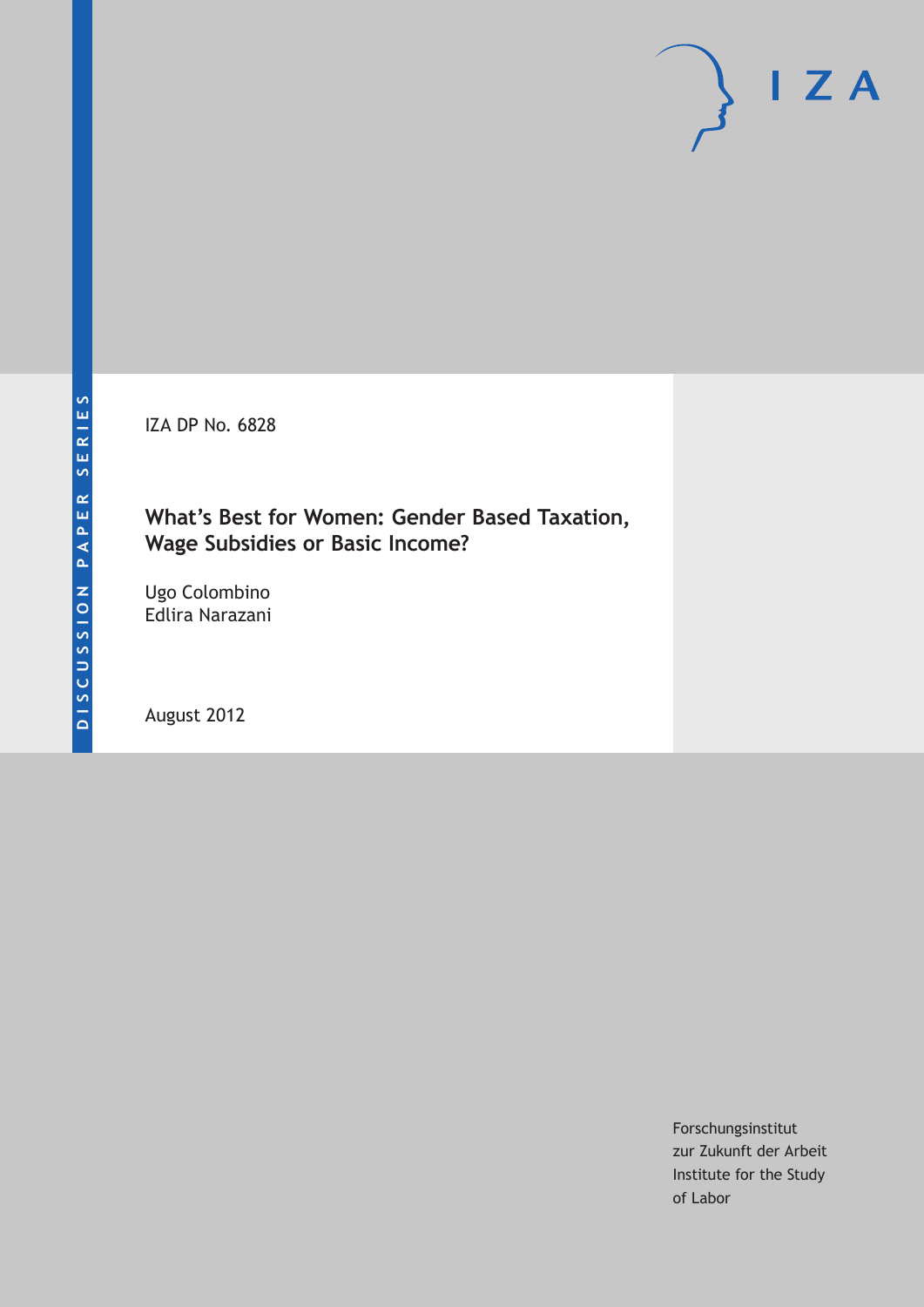# **What's Best for Women: Gender Based Taxation, Wage Subsidies or Basic Income?**

# **Ugo Colombino**

*University of Torino and IZA*

## **Edlira Narazani**

*University of Torino*

Discussion Paper No. 6828 August 2012

IZA

P.O. Box 7240 53072 Bonn Germany

Phone: +49-228-3894-0 Fax: +49-228-3894-180 E-mail: [iza@iza.org](mailto:iza@iza.org)

Any opinions expressed here are those of the author(s) and not those of IZA. Research published in this series may include views on policy, but the institute itself takes no institutional policy positions.

The Institute for the Study of Labor (IZA) in Bonn is a local and virtual international research center and a place of communication between science, politics and business. IZA is an independent nonprofit organization supported by Deutsche Post Foundation. The center is associated with the University of Bonn and offers a stimulating research environment through its international network, workshops and conferences, data service, project support, research visits and doctoral program. IZA engages in (i) original and internationally competitive research in all fields of labor economics, (ii) development of policy concepts, and (iii) dissemination of research results and concepts to the interested public.

<span id="page-1-0"></span>IZA Discussion Papers often represent preliminary work and are circulated to encourage discussion. Citation of such a paper should account for its provisional character. A revised version may be available directly from the author.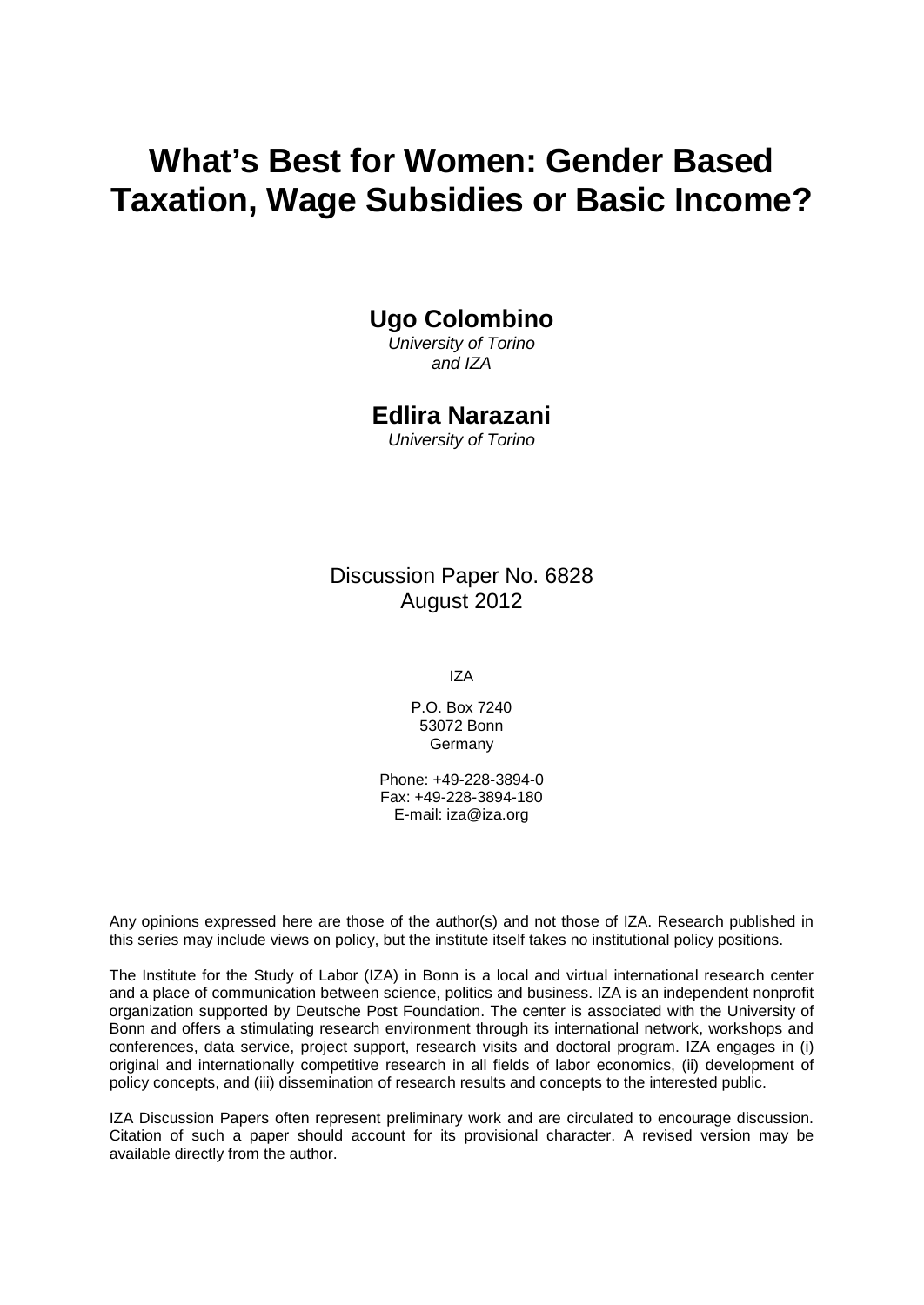IZA Discussion Paper No. 6828 August 2012

# **ABSTRACT**

# **What's Best for Women: Gender Based Taxation, Wage Subsidies or Basic Income?[\\*](#page-1-0)**

We use a microeconometric model of household labour supply in order to evaluate, with Italian data, the behavioural and welfare effects of gender based taxation (GBT) as compared to other policies based on different optimal taxation principles. The comparison is interesting because GBT, although technically correct, might face implementation difficulties not shared by other policies that in turn might produce comparable benefits. The simulation procedure accounts for the constraints implied by fiscal neutrality and market equilibrium. Our results support to some extent the expectations of GBT's proponents. However it is not an unquestionable success. GBT induces a modest increase of women's employment, but similar effects can be attained by universal subsidies on low wages. When the policies are evaluated in terms of welfare, GBT ranks first among single women but for the whole population the best policies are subsidies on low wages, unconditional transfers or a combination of the two.

JEL Classification: H2, I3, J2

Keywords: gender based taxation, wage subsidies, basic income, guaranteed minimum income, labour supply, social welfare

Corresponding author:

Ugo Colombino Department of Economics S. Cognetti De Martiis University of Torino Via Po 53 10124 Torino Italy E-mail: [ugo.colombino@unito.it](mailto:ugo.colombino@unito.it)

Part of the empirical exercise illustrated in this paper is based on the results of a project financed by the Compagnia di San Paolo during the period 2004-10. For preparing the dataset used in the estimation and simulation of the microeconometric model we used EUROMOD (Ver. 27a). EUROMOD is a tax-benefit microsimulation model for the European Union that enables researchers and policy analysts to calculate, in a comparable manner, the effects of taxes and benefits on household incomes and work incentives for the population of each country and for the EU as a whole. EUROMOD was originally designed by a research team under the direction of Holly Sutherland at the Department of Economics in Cambridge, UK. It is now developed and updated at the Microsimulation Unit at ISER (University of Essex, UK).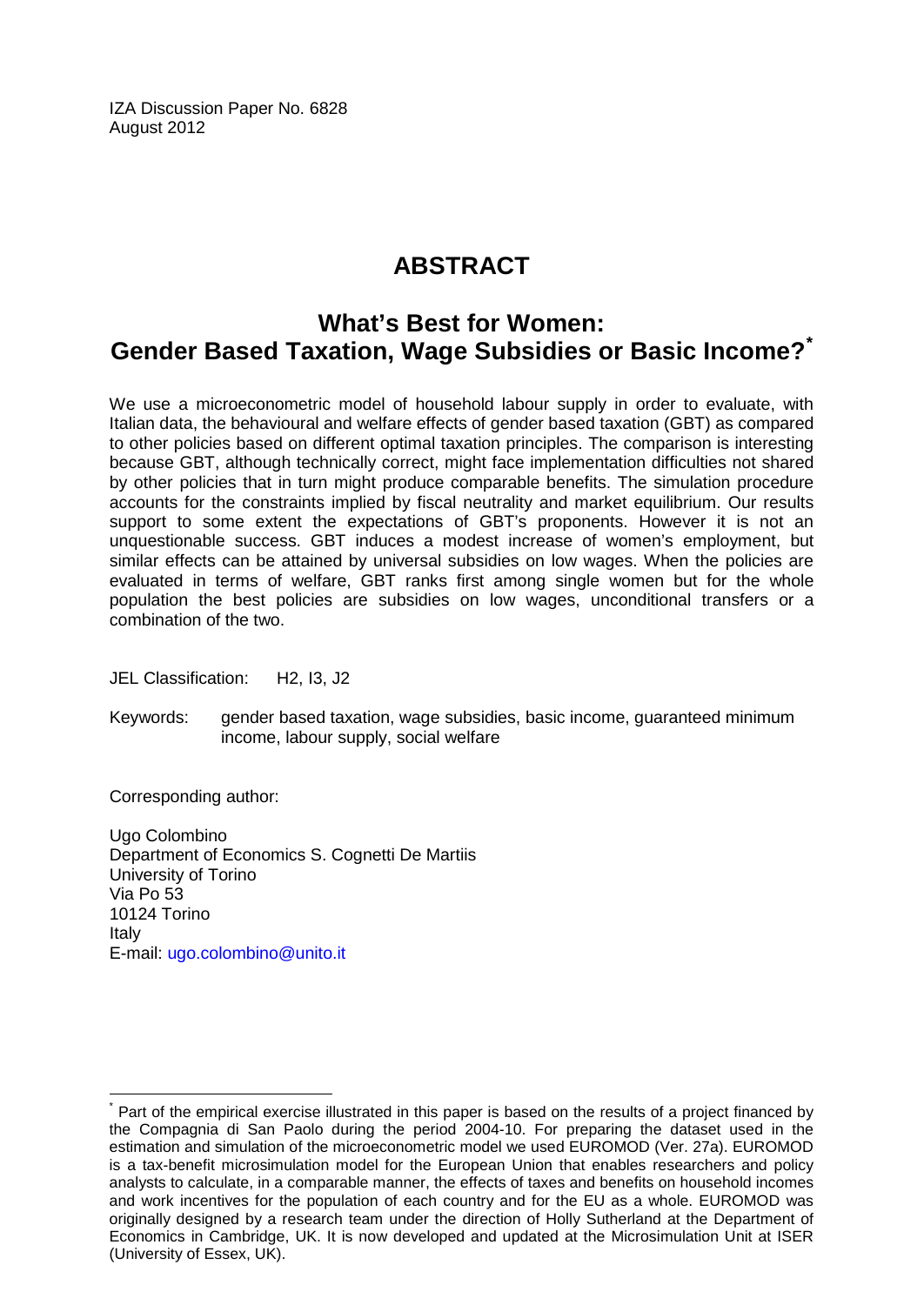### **1. Introduction**

Gender based taxation (GBT), in the form of lower marginal tax rates for women, has recently been proposed by Alesina and Ichino  $(A&I)$ .<sup>1</sup> According to the authors, GTB would be the best policy in order to improve women's status in the labour market and within the family: in particular their participation rate and income would increase; these effects might also make the policy self-financed thanks to the increase in tax revenue due to higher tax rates for men and higher income for women. The proposal is based on a classical result of second-best optimal taxation theory and on the empirical evidence that the wage elasticity of labour supply is lower for women than for men.<sup>2</sup> Ramsey's inverse elasticity rule then suggests that women's labour income should be taxed at lower marginal rates than men's.<sup>3</sup> A&I, on the basis of their theoretical model with imputed values for the key parameters, conclude that marginal tax rates for women should be about 2/3 of those for men.

There is another theory-based motivation, also mentioned by A&I, giving support to GBT. In general we want to tax the exogenous endowment of people, i.e. the amount of inborn resources (ability, say) that ultimately allow people to attain a certain level of income and welfare. Since the endowment is not directly observable, we typically tax income, which is observable and correlated with the endowment. However income is endogenous, i.e. it depends on people's decisions. This creates an incentive for people to "hide" their own endowment by producing less income. The theory then says that it would be more efficient to tax exogenous characteristics, i.e. something that

l

<sup>1</sup> Alesina and Ichino (2007). A more complex model is presented in Alesina et al. (2011).

 $2^2$  For Italy see Aaberge et al. (1999, 2002).

 $3$  Ramsey (1927).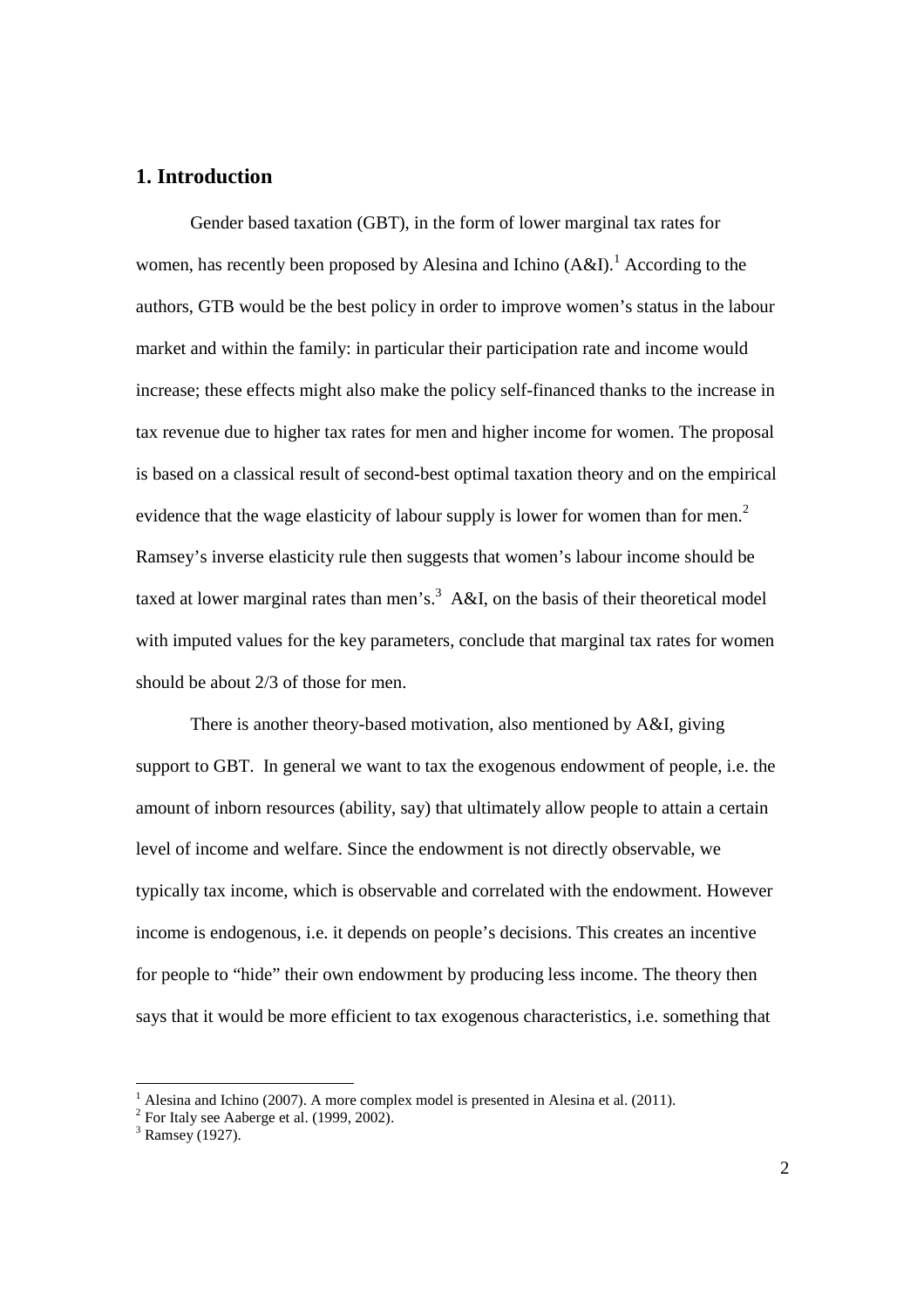people cannot change and yet is correlated with the endowment.<sup>4</sup> Characteristics such as age, height and gender might qualify for this purpose. Mankiw and Weinzierl (2010) investigate – more as an academic exercise than as a serious proposal – a tax differentiated by height and argue that tall taxpayers should be taxed more than short taxpayers, based on the empirical evidence upon the positive correlation between height and wage rate. Kremer (2002) argues that age is also an exogenous variable that contributes to determine individual earnings. Moreover he notes that younger workers have larger labour supply elasticities and therefore they should face lower income tax rates than older workers.<sup>5</sup> Analogously, GBT promises to be more efficient both because it implies lower taxes for the more elastic labour supplied by women and because it shifts part of the tax burden from an endogenous decision (income) to an exogenous characteristic (gender) hypothetically correlated with the productive endowment.<sup>6</sup> As we will see below, microecometric simulations to a certain extent confirm A&I's expectations regarding the effects of GTB on female participation and income. However GTB presents some problems when it comes to the implementation. First, the differential in gender-specific labour supply elasticities mostly regards married women: single women's elasticities are more similar to men's (whether married or single). Second, labour supply elasticity is not an exogenous characteristic: it varies with the amount of labour, with income level etc. The optimal adjustment of tax rates differentials might require a sophisticated fine-tuning and more or less frequent changes. More generally, GBT conflicts with a principle of universality that is

 4 A version of this principle is known in the tax literature as "tagging" (Akerlof 1978).

<sup>5</sup> See also Weinzierl (2011).

<sup>&</sup>lt;sup>6</sup> Ichino and Moretti (2009) give an interesting contribution to the analysis of the issue of the correlation between gender and productive endowment.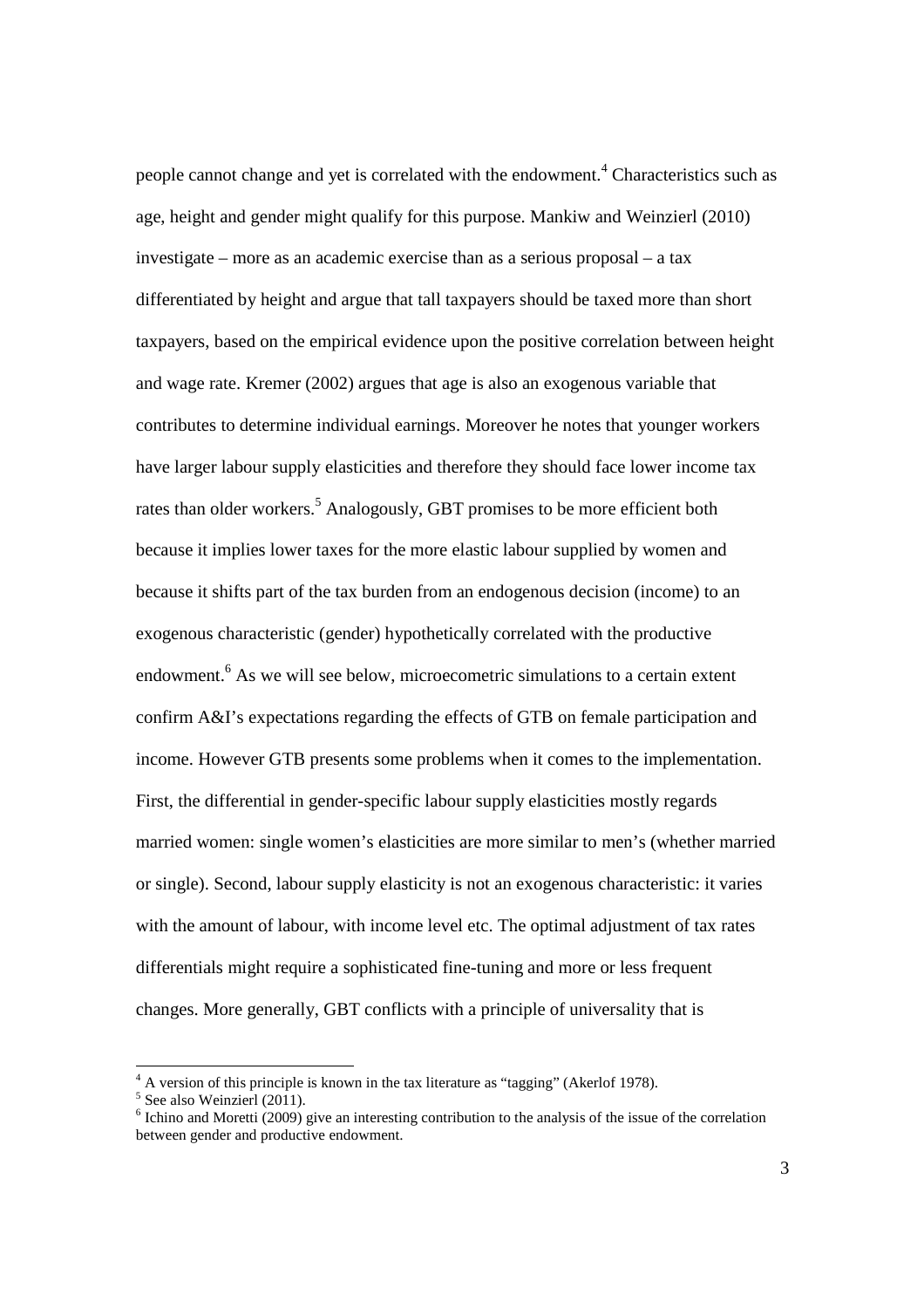intrinsically attached to the institution of personal income taxation: besides being a more or less efficient tool to finance public expenditure, income taxation is also viewed as a certificate of citizenship. This is a political constraint, not a technical one, but it is likely to become important in view of a hypothetical implementation of the GBT proposal.<sup>7</sup> It is therefore interesting to investigate whether other reforms might bring similar benefits to those brought by GBT while avoiding its implementation problems.

As mentioned above, the idea of gender based taxation is rooted in optimal taxation theory. However the same theory contains other and possibly alternative arguments that might be competitive in view of the same purposes addressed by gender based taxes. In this paper – besides gender based taxes – we will consider two of these ideas.

The first one is again a second-best argument. Labour supply elasticity also differs with respect to income: high (low) income people respond less (more) to changes in the wage rate.<sup>8</sup> Income is endogenous, so the analysis is more complicated than with exogenous characteristics such as gender, age or height. However, under certain conditions and to a certain extent, the same principle might apply: higher income should be taxed more than lower incomes.<sup>9</sup> Of course this looks like plain progressive taxation, but the motivation here is an efficiency one: so that we end up with the nice result that progressive taxation is good both for distributive justice and for efficiency. Moreover, since more women than men are likely to belong to low income brackets, a

l

 $<sup>7</sup>$  Differentiated taxes based on height would obviously face the same problem as gender-based taxation.</sup> Instead age-based taxation might still be judged as consistent with a universality principle, since every citizen goes through different ages.

<sup>8</sup> Aaberge et al. (1999, 2002).

<sup>&</sup>lt;sup>9</sup> Diamond and Saez (2011)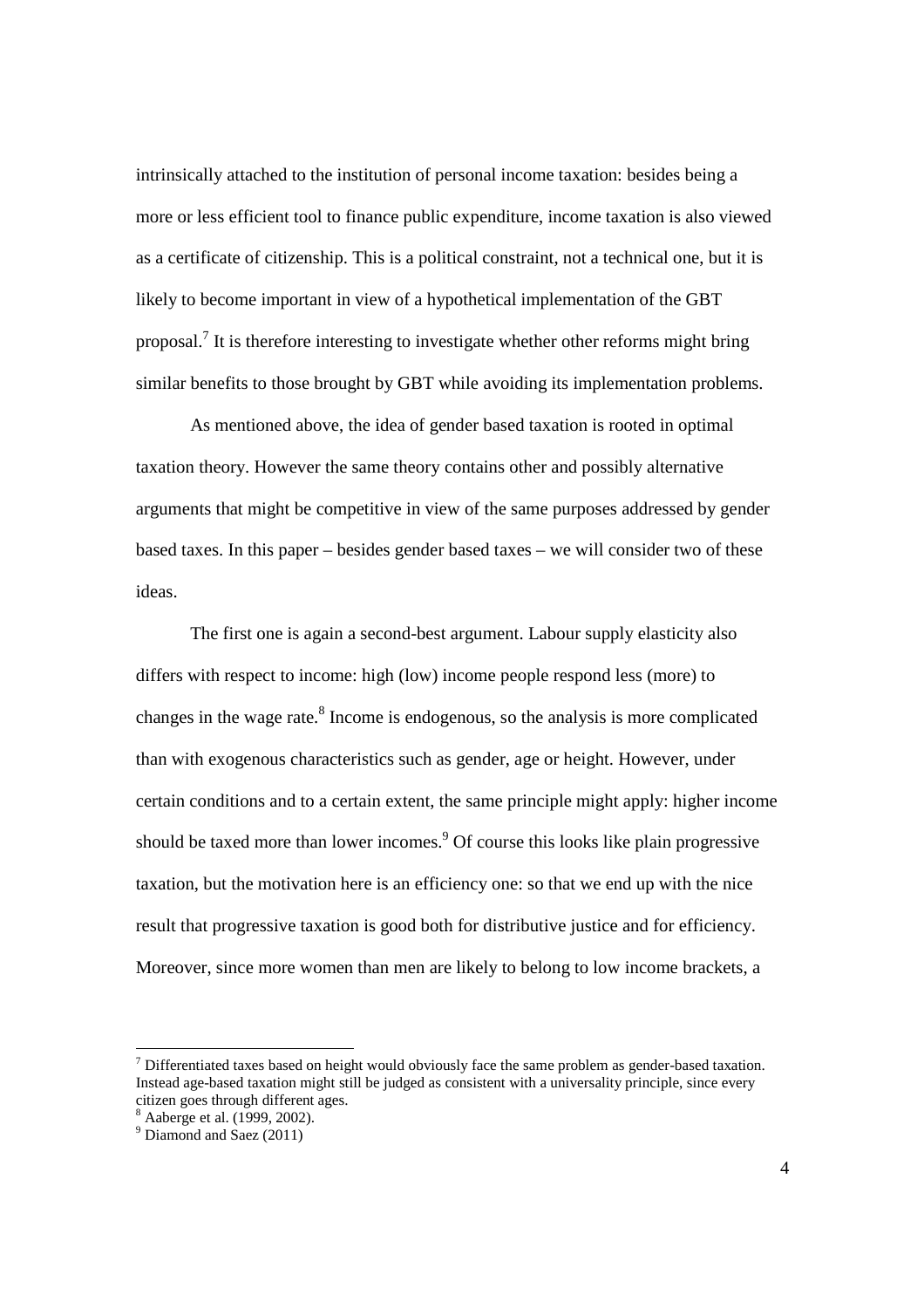sufficient degree of progressivity might serve the same purposes of gender based taxation although maintaining the character of a universal rule.

The second recipe might be interpreted as inspired by a first-best optimal taxation result, which states that the most efficient policies to redistribute income are lump-sum transfers (rather than differential taxes or prices). The policies of Basic Income or Guaranteed Minimum Income, especially in their non mean-tested versions (Unconditional Basic income, Citizen's Income etc.), do not exactly implement a lumpsum transfer but are somehow close to the idea of minimizing the distortions.

In this paper we evaluate and compare the behavioural and welfare effects of various reforms inspired by the ideas of: i) gender based taxation; ii) subsidies on low wage rates; (iii) basic income. We use a microeconometric model of labour supply (fully described in Colombino 2011) that simulates the choices of an Italian sample composed of couple and single households given the budget sets implied by the different reforms. The simulation procedure guarantees the fiscal neutrality of the reforms and also accounts for the constraints implied by equilibrium on the labour market by using a new method specifically appropriate for the microeconometric model used (Colombino 2012).

Section 2 and the Appendix describe the alternative reforms. Section 3 explains the simulation procedure and the methodology adopted for the social evaluation of the policies. Section 4 illustrates the results and Section 5 contains the concluding remarks.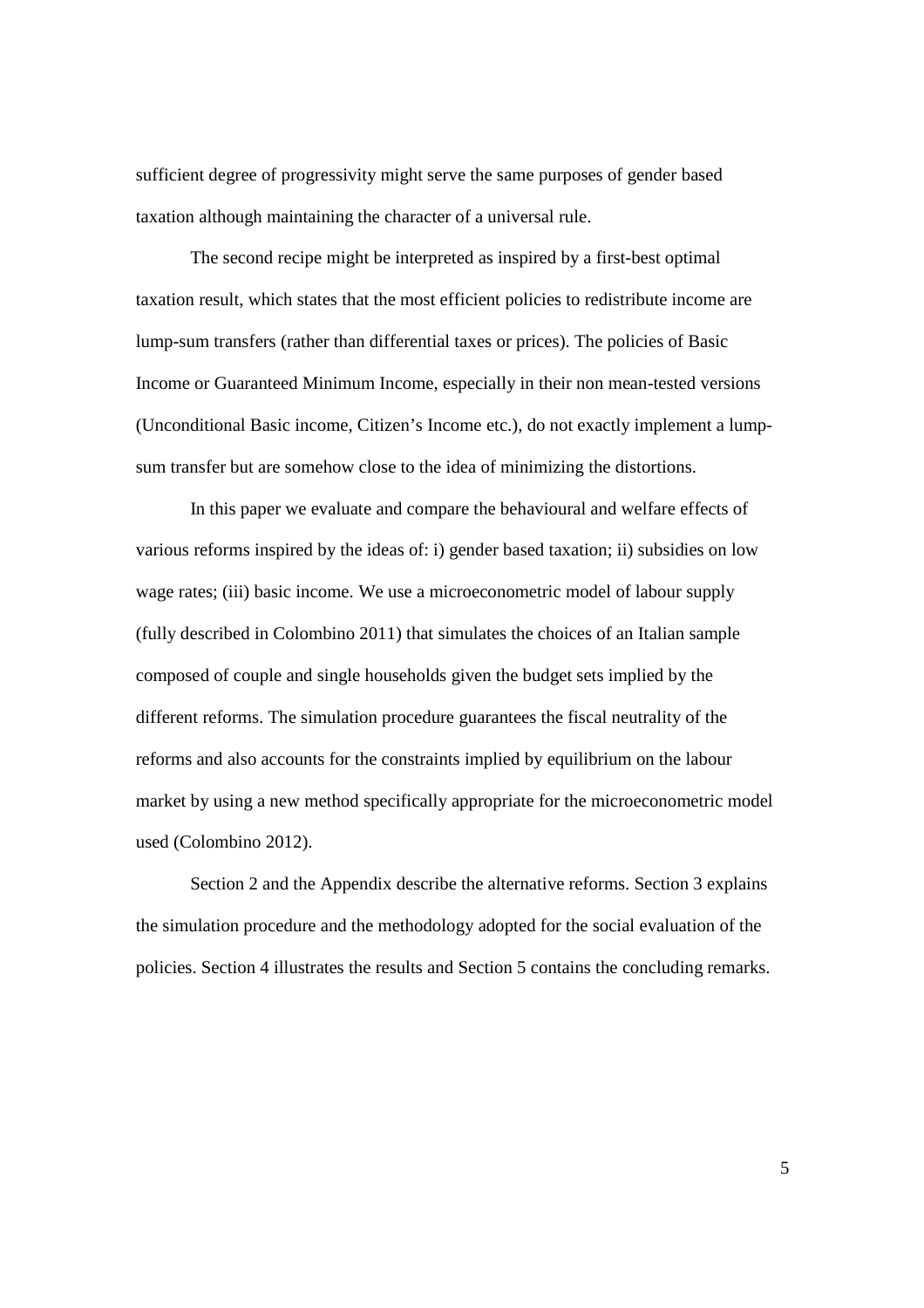#### **2. The policies**

Theoretical and empirical analyses suggest that the current Italian system of taxation and income support is defective with respect to both efficiency goals (e.g. minimizing distortions and favouring productive labour mobility) and equity goals (e.g. reducing poverty and economic insecurity).<sup>10</sup> More specifically, there is evidence that it creates distortions unfavourable to female labour market participation (Colonna and Marcassa 2011). Elsewhere (Aaberge et al. 2004, Colombino 2012) we have analysed various possible reforms that promise to be welfare improving as compared to the current system.

In this note we compare GBT and some of those reforms more specifically from the perspective of improving women's condition.

Some reforms are specified in terms of a "threshold"  $G = aP\sqrt{N}$  where

 $N =$  total number of components of household *n*;

$$
P = \text{median}\left(\frac{C}{\sqrt{N}}\right)/2 = \text{Poverty Line};
$$

 $C =$  total net available income (current) of the household;

 $a \in [0,1]$  is a "coverage" rate, i.e. what proportion of the poverty line is covered by G. For example,  $G=0.5P\sqrt{3}$  means that for a household with 3 components the threshold is  $\frac{1}{2}$  of the Poverty Line times the equivalence scale  $\sqrt{3}$ .<sup>11</sup> For the reforms that depend on G we simulate three versions with  $a = 1, 0.75, 0.50$ .

<sup>&</sup>lt;sup>10</sup> See for example Onofri (1997), Baldini et al. (2002), Boeri and Perotti (2002) and Sacchi (2005). A first microeconometric evaluation of alternative reforms of the Italian tax-transfer system was done by Aaberge et al. 2004). In March 2012 the Italian Government has designed a reform of the income support institutions, at the moment under discussion by the Parliament. The reform is being declared as inspired by more universalistic principles and it contains indeed some moves toward those directions.

<sup>&</sup>lt;sup>11</sup> The "square root scale" is one of the equivalence scales commonly used in OECD publications.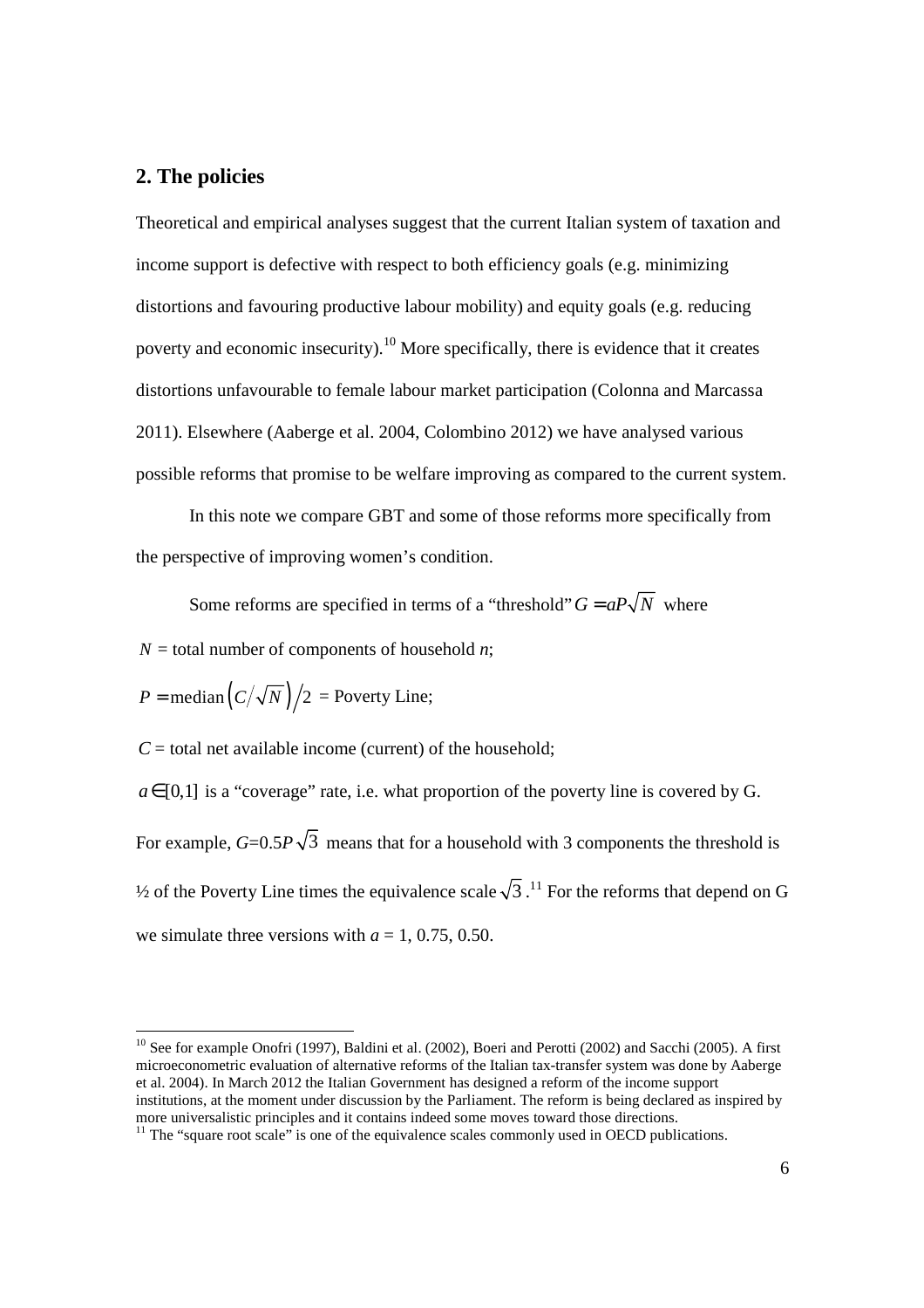**Gender based taxation (GBT)**. This is a basic version of the policy proposed by A&I. We consider a simplified version of the current tax rule, where the marginal tax rates applied to labour earnings are applied to total personal income.<sup>12</sup> We then multiply the marginal tax rates by two different coefficients  $\tau_F$  (for females) and  $\tau_M$  (for males), with  $\tau_{\rm F} < \tau_{\rm M}$ , so that the total net tax revenue remains the same as under the current system. The result is a gender-specific tax rule. In practice we start from some initial values of the coefficients  $\tau_F$  and  $\tau_M$  and run the microeconometric model that simulates the labour supply choices and the total net tax revenue; the process is iterated by adjusting the value of the coefficients  $\tau_F$  and  $\tau_M$  until the public budget constraint is satisfied.<sup>13</sup>

**Wage Subsidy (WS).** Each individual receives a 10% subsidy on the gross hourly wage and she/he is not taxed as long as her/his gross income (including the subsidy) does not exceed *G* if single or *G/2* if partner in a couple. This policy can be interpreted as exploiting the fact that the labour supply elasticities appear to be inversely related to household income. In this case, the progressivity of the tax schedule is reinforced by a subsidy on low wage rates. The policy is also close to various in-work benefits or taxcredits reforms introduced for example in the USA (Earned Income Tax Credit), in the UK (In-Work Benefits) and in Sweden.<sup>14</sup>

**Guaranteed Minimum Income (GMI).** Each individual receives a transfer equal to  $G - I$  if single or  $G/2 - I$  if partner in a couple provided  $I < G$  (or  $I < G/2$ ), where *I* denotes individual gross income. Taxes are applied to  $I - G$  (or  $I - G/2$ ). This is the standard conditional (or means-tested) income support mechanism.

l

 $12$  In the true current system some incomes (e.g. capital income) are taxed according to a different rule. <sup>13</sup> Actually there are many solutions: we choose the one that maximizes the Social Welfare function defined

in Section 3.

 $14$  Many authors have recently analysed or suggested in-work-benefits policies for Italy (Colonna and Marcassa 2011, Figari 2011, De Luca et al. 2012)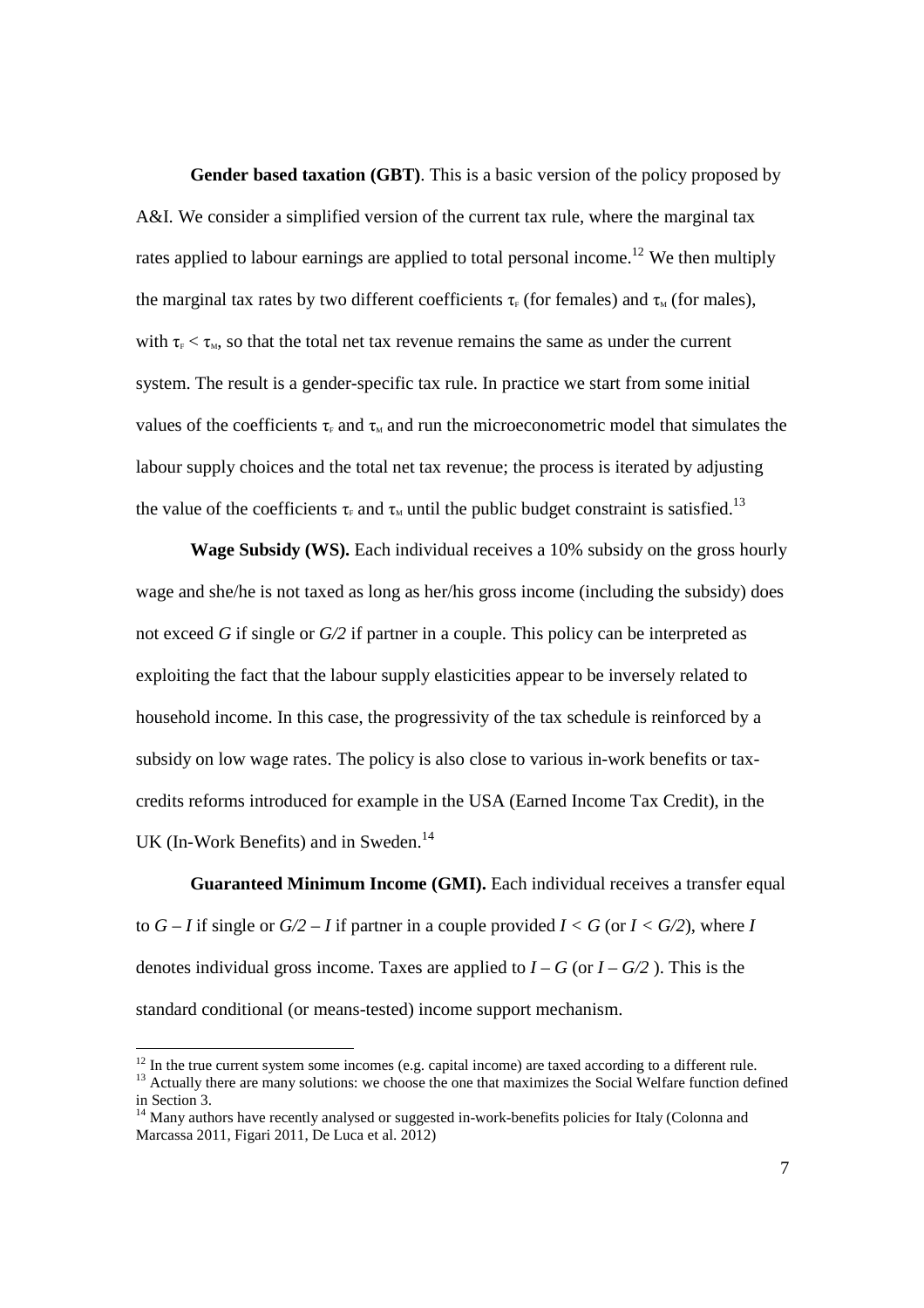**Unconditional Basic Income (UBI).** Each individual receives an unconditional (untaxed) transfer equal to *G* if single or *G/2* if partner in a couple. It is the basic version of the system discussed for example by Van Parijs (1995) and also known in the policy debate as "citizen income" or "social dividend" (Meade 1995; Van Trier 1995). Taxes are applied to the individual gross income *I*.

Last, we also consider policies that combine wage subsidies and transfers: **GMI&WS** and **UBI&WS** are mixed mechanisms where the GMI or UBI transfer is complemented by the wage subsidy WS. For these mixed policies the threshold *G* is redefined as 0.5*G*. 15

As with GBT, in all the above policies WS, GMI, UBI, GMI&WS and UBI&WS the tax rule replicates a simplified version of the current system where the labour income marginal tax rates (common to both females and males – differently from GBT) are applied to the whole income and proportionally adjusted according to a multiplicative constant  $\tau$ . The parameter  $\tau$  is used in the simulation as a calibrating device in order to fulfil the public budget constraint.

Under the reforms, all the transfers and benefits envisaged by the current system are cancelled. Instead the contributions paid toward the current policies remain as a source of financing of the new policies.

A more detailed description of the tax-transfer rules under the various reforms is provided in the Appendix and in Colombino (2012).

### **3. The simulation and evaluation procedure**

 $15$  A mixed system close to GMI+WS has been proposed in Italy by De Vincenti and Paladini (2009).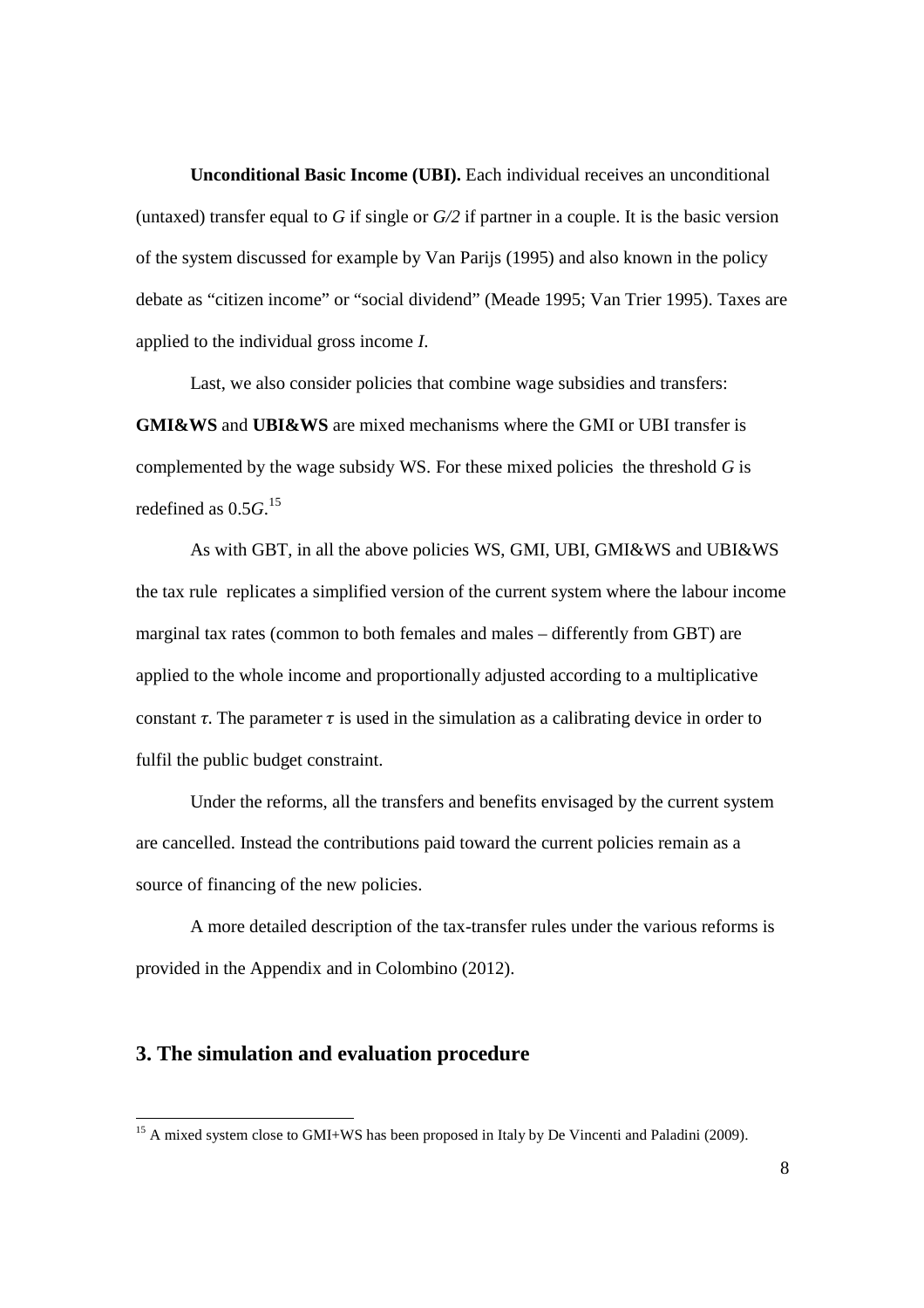In order to simulate and evaluate the effects of the reforms we use a microeconometric model of household labour supply that simulates the new labour supply choices made by the households given the new incentives and constraints implied by the different hypothetical reforms. The model is similar to the one used in Colombino et al. (2010) and it is fully explained in Colombino (2011). The estimation of the model and the policy simulations are based on a sample of couple and single households from the Bank-of-Italy's Survey of Household Income and Wealth (SHIW) for the year 1998.<sup>16</sup> Both partners of couple households and heads of single households are aged 20 – 55 and are wage employed, self-employed, unemployed or inactive (students and disabled are excluded). As a result of the above selection criteria we are left with 2955 couples, 366 single females and 291 single males.

Each reform defines a new budget constraint for each household. The simulation consists of running the model after replacing the current budget constraint with the reformed one. The procedure adopted in this paper has two distinctive features that are not common in the tax reform literature. First, the reforms are simulated under the constraint of being fiscally neutral, i.e. each reform generates the same total net tax revenue as the current 1998 system. This requires a two-level simulation procedure. At the "low" level, household choices are simulated given the values of the tax-transfer parameters. At the "high" level, the tax parameters  $\tau$ ,  $\tau_F$  and  $\tau_M$  (defined in Section 2) are calibrated so that the total net tax revenue remains constant. Second, the simulation is conducted under equilibrium conditions for different hypothetical values of the elasticity

l

<sup>&</sup>lt;sup>16</sup> More recent surveys are of course available. However, the years following 2000 envisage a more turbulent macroeconomic scenario with respect 1998. In any case, the analysis presented in this paper is a comparative statics exercise: it concerns the evaluation and design of institutions, i.e. policies that should be assumed to stay for a relatively long period; as a counterpart, preferences should be assumed to be stable.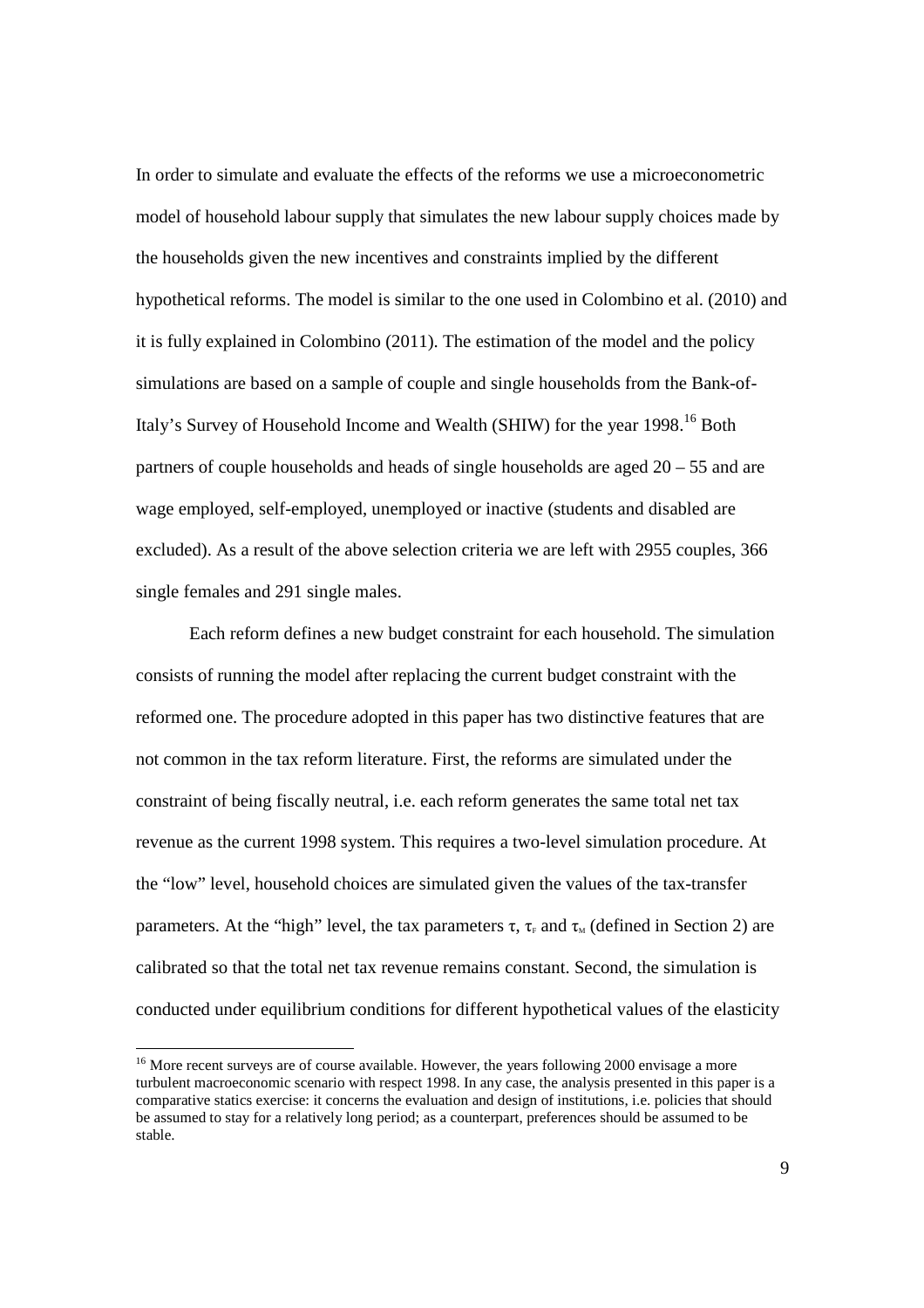of the demand for labour. We adopt a procedure that is specifically appropriate for the microeconometric model and makes the simulation results consistent with a comparative statics interpretation of the results (Colombino 2012).<sup>17</sup> The standard procedure adopted in tax reform simulation when using microeconometric models of labour supply consists of ignoring market equilibrium. When instead equilibrium is taken into account the reform induces a new location of the labour supply curve. Therefore a new equilibrium is determined by the intersection of the new labour supply curve and the labour demand curve (assumed to be unchanged). The changes in the new equilibrium employment and the new equilibrium wage depend on the wage elasticity of labour demand (say  $\eta$ ): if  $\eta$  = 0, employment does not change and the whole effect of the reform is absorbed by a change in the wage rate; if  $\eta = -\infty$ , the wage rate does not change and the whole effect is absorbed by the change in employment; for values of  $\eta$  lower than 0 and greater than - $\infty$ , both wage rates and employment change and the closer  $\eta$  is to - $\infty$  the larger will be the employment change relative to the wage change. The empirical evidence upon η suggests values around -0.5 or -1.0. The results reported here are obtained under the assumption that  $\eta = -1$ .<sup>18</sup> Besides the 16 alternative reforms we also simulate a tax-transfer system that we call **S-Current**. It is the same true current system, but the tax rule is given a simplified representation as in the reforms: namely, we apply the labour income marginal

 $17$  The procedure adopted here is different from the one proposed by Creedy and Duncan (2005), which would not be consistent with the specification of our microeconometric model.

<sup>&</sup>lt;sup>18</sup> Simulation results for the policies GMI, UBI, WS, GMI&WS and UBI&WS with  $\eta = 0$ , -0.5, -1.0, -∞, are reported in Colombino (2011, 2012).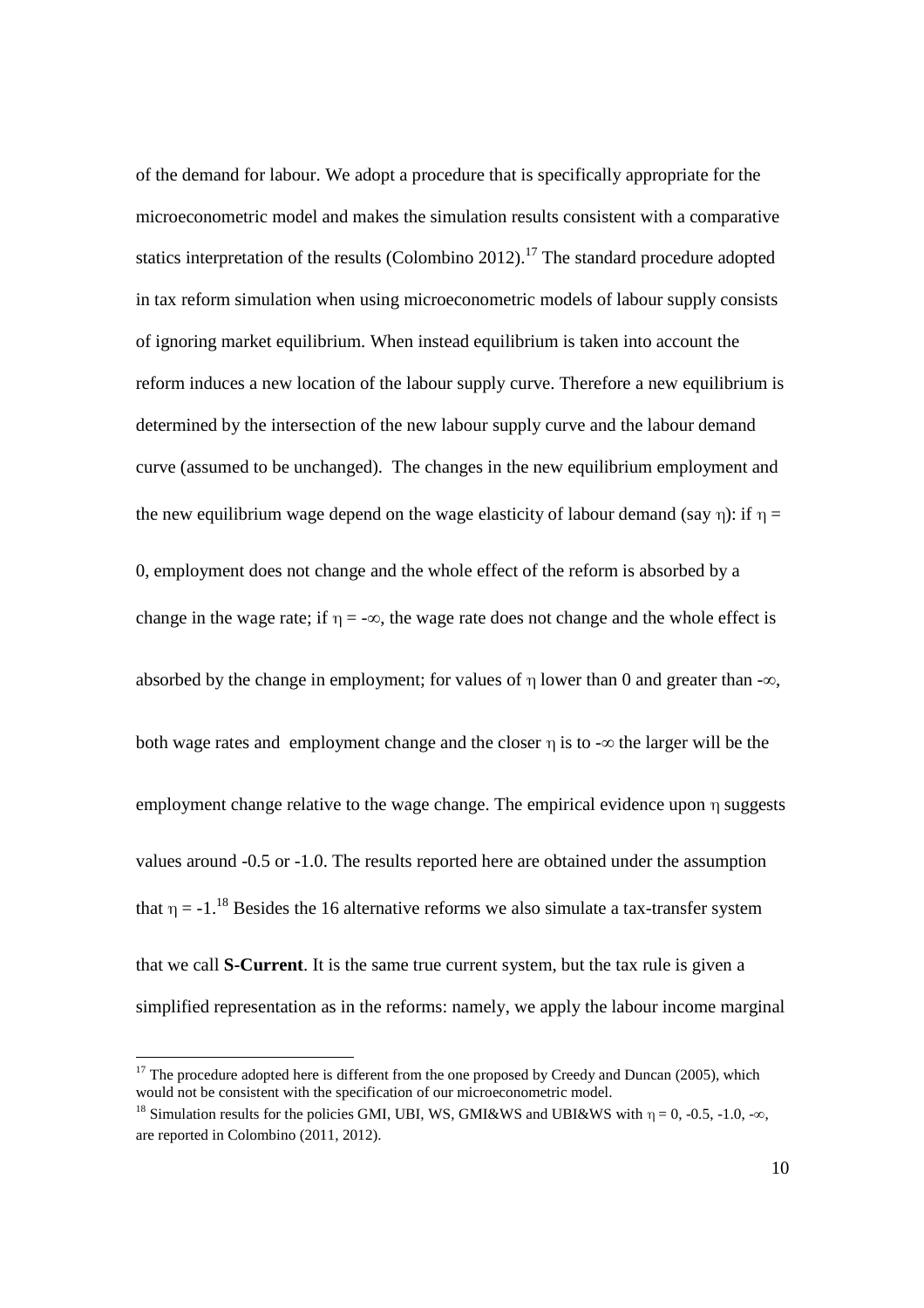tax rates to the whole personal income, while in the true current system some incomes (e.g. capital income) are taxed according to a different rule. Therefore we compare what would happen with this system and with the reforms under the same equilibrium conditions. We think this procedure is preferable to the standard one consisting of comparing the observed *status quo* to the reforms.<sup>19</sup>

For the evaluation of the reforms, besides various behavioural and fiscal effects, we also compute the value of the Gini Social Welfare (GSW) function, i.e.: (*Average Individual Welfare*) × (1 – *Gini index of the distribution of Individual Welfare*). Individual Welfare is the money-metric equivalent of the maximum attainable utility level as estimated by the microeconometric model. $^{20}$ 

#### **4. Results**

l

Tables  $1 - 4$  report some results of the simulations. The policies are identified by the acronym in the first column. Apart from GBT and S-Current, the other acronyms denote the income support mechanism and the coverage parameter as defined in Section 3. For example, UBI-75 denotes a policy where the income support mechanism is UBI and G is 75% of the Poverty line.

In Table 1 the policies are ranked in descending order (the best one at the top) according to the GSW function defined in Section 3. The evaluation concerns the whole sample (couples, single females, and single males). Among the five best policies, two belong to the UBI type, two belong to the WS type and one (actually the first best) is a

 $19$  The results reported in Colombino (2011) are in part different from the ones reported here since the current system is defined there as the observed *status quo*.

 $20$  More details on the social welfare evaluation procedure are provided by Colombino (2011). See also King (1983), Aaberge (2007), Aaberge and Colombino (2011, 2012). The Gini Social Welfare function is also analogous to the Sen (1976) Index: (Average Income)  $\times$  (1 – Gini index of income distribution).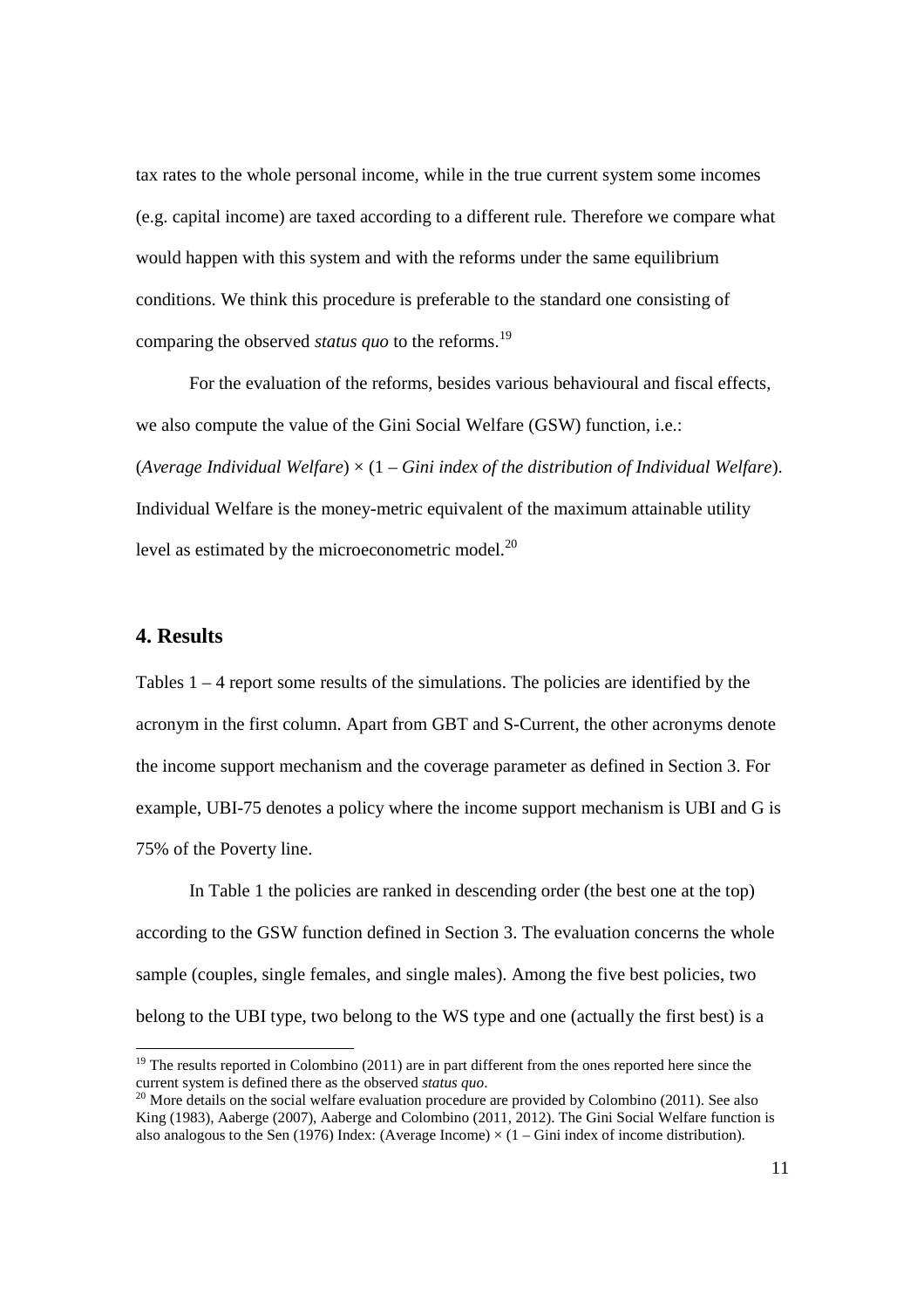mixed type UBI&WS. Table 1 definitely speaks in favour of unconditional universal transfers (UBI) or universal subsidies on low wage rates (WS) or – even better – a combination of the two principles (UBI&WS).<sup>21</sup>

We also note that GBT ranks better than the current system (S-Current) but is dominated by the other reforms. This judgement, however, is based on the GSW function and concerns the whole sample. The GBT reform focuses on the effects upon women's employment, income and welfare. Tables 2-4 address more specifically GBT's focus. Table 2 ranks the policies according to employment (average annual hours of work). The first two columns concern the whole sample and are reported as reference information. The other columns concern women's employment as partners in couples (where WS policies are best) or as singles (where GBT ranks first). A&I's expectations are confirmed, although the WS policies obtain very similar results. Overall, the employment effects are small. The equilibrium simulation procedure contributes to the modest employment effect even with GBT or WS: lower taxes or wage subsidies shift the female supply curve to the right, but the labour demand curve pushes down the equilibrium wage and moderates the increase in employment. Table 3 (net income) to a large extent replicates the ranking of Table 2. A somewhat new result is the large effect of GBT on single women's net income: however, when read together with the small increase in employment, this result appears more as a rent rather than an incentive effect. Table 4 presents the policy rankings according to the percentage of winners (in terms of Individual Welfare as defined in Section 3) in the whole sample and among couples and single women. GBT performs very well among single women but not so well among

 $\overline{a}$ 

 $21$  These results are close to what Colonna and Marcassa (2011) find, since their in-work subsidies policy is not far from WS or UBI+WS.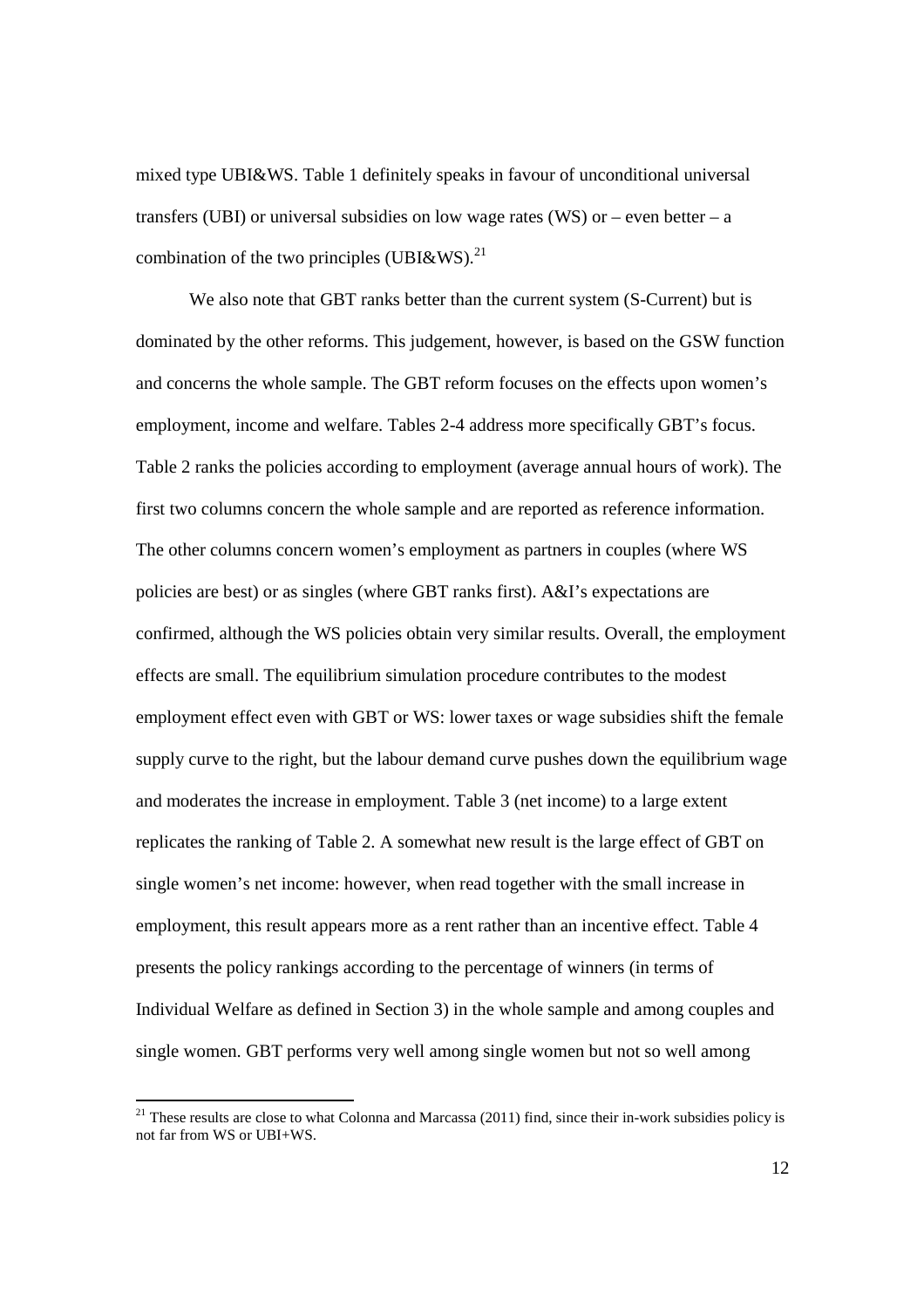couples and in the whole sample (where essentially the same ranking of Table 1 is confirmed).

### **5. Conclusions**

We have used a microeconometric model of household labour supply in order to evaluate, with Italian data, the behavioural and welfare effects of gender based taxation as compared to other policies based on different optimal taxation principles. This comparison is interesting because in our view the main implementation problem with GBT is the violation of the universality of personal income taxation. The results give support to A&I's expectations concerning the effects on women's employment and income but we cannot declare an unquestionable success for GBT. First, the employment effect is modest. The effect on income is large for single women, but when read together with the small employment effect it appears more as a rent than as a reward to effort. Second, similar – and in some case even better – effects can be attained by WS policies (based on a different kind of tax-subsidy discrimination). Third, when a general social welfare evaluation criterion (GSW) is adopted for the whole sample, the best policies (UBI&WS, UBI, WS) are universalistic and based on unconditional transfers (UBI) or subsidies on low wages (WS) or both (UBI&WS). It might be argued that we might obtain even better results with a combination of UBI&WS policies with GBT. However, the specific message of the results presented in this paper is that GBT, although technically correct, might face "political economy" difficulties not shared by other policies that in turn are able to produce comparable benefits.

13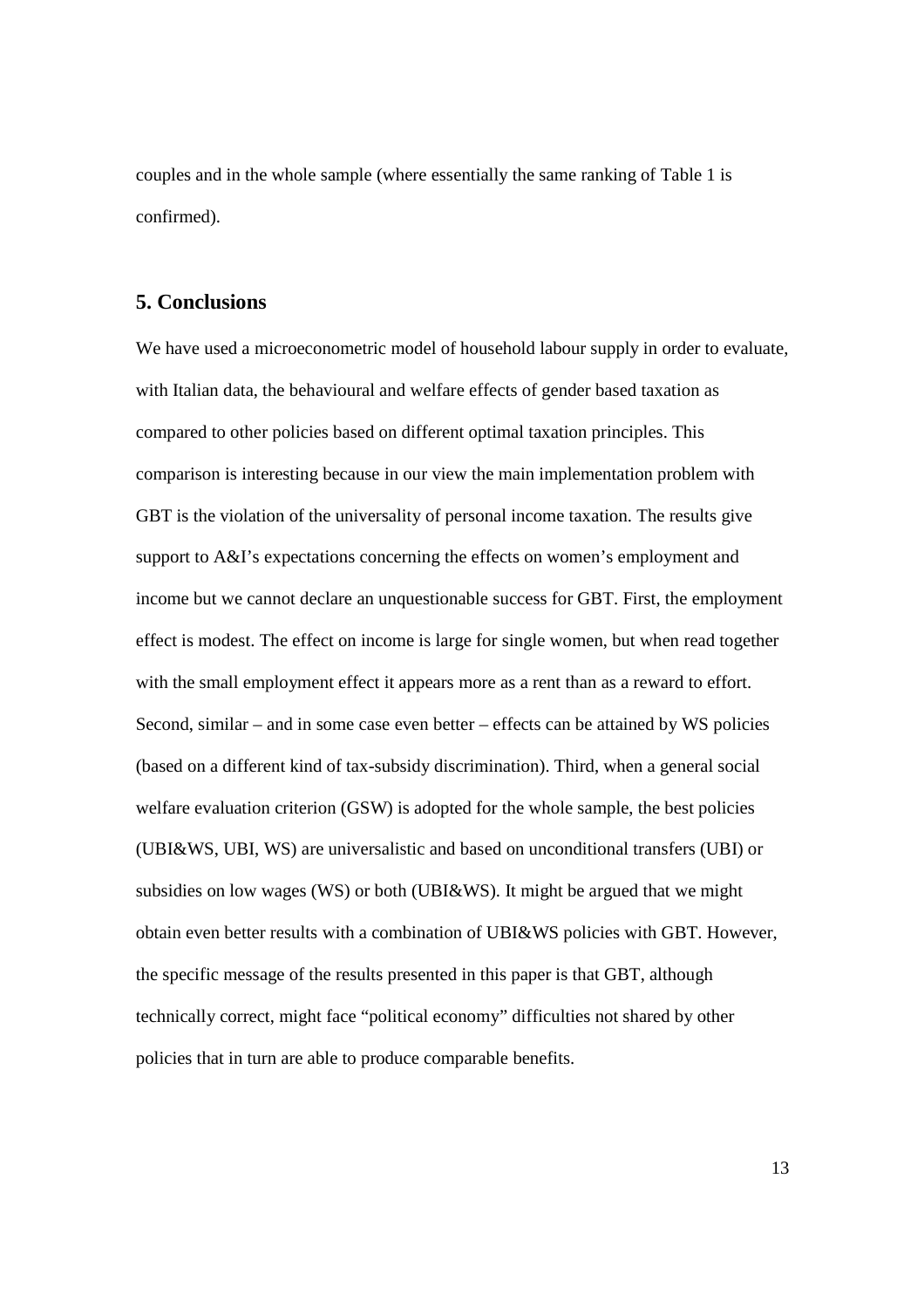Two limitations of our analysis must be noted at this point. First, the microeconometric model of labour supply adopts a unitary approach, i.e. we assume that the household maximizes a utility function that represents the aggregate preferences of all the members. This approach implies that we cannot separately identify the welfare gain or losses of couples' female partners. It might then be argued that the gains received from GBT by women living in a couple are larger than those suggested by Table 4 according to the results on winners among couples. However, the men in the same couples are losers due to their higher marginal tax rates and the resources are shared within the couple: if the sharing parameter remains close to .5 (as the collective models of household behaviour typically estimate<sup>22</sup>), the welfare level of married women is reasonably approximated by the welfare level of couples. It remains true that we are not able to identify a possible change in the sharing rule due to a higher level of women's employment and income.<sup>23</sup> The second possible limitation concerns the weak employment response obtained in the policy simulation. We have already noted how the equilibrium simulation contributes to this result. Moreover, our model accounts for the quantity constraints faced by the households and  $-$  at least in part  $-$  the weak supply effects might be due to the limited flexibility of the labour market prevailing in the survey year (1998). More recent datasets, reflecting a more varied menu of choices on the labour market, might produce a somewhat different picture.<sup>24</sup>

l

 $22$  See for example Cherchye et al. (2012).

<sup>&</sup>lt;sup>23</sup> We are currently working on a non-unitary model of household labour supply.

 $24$  A more complex model estimated on 2008 data is currently under construction.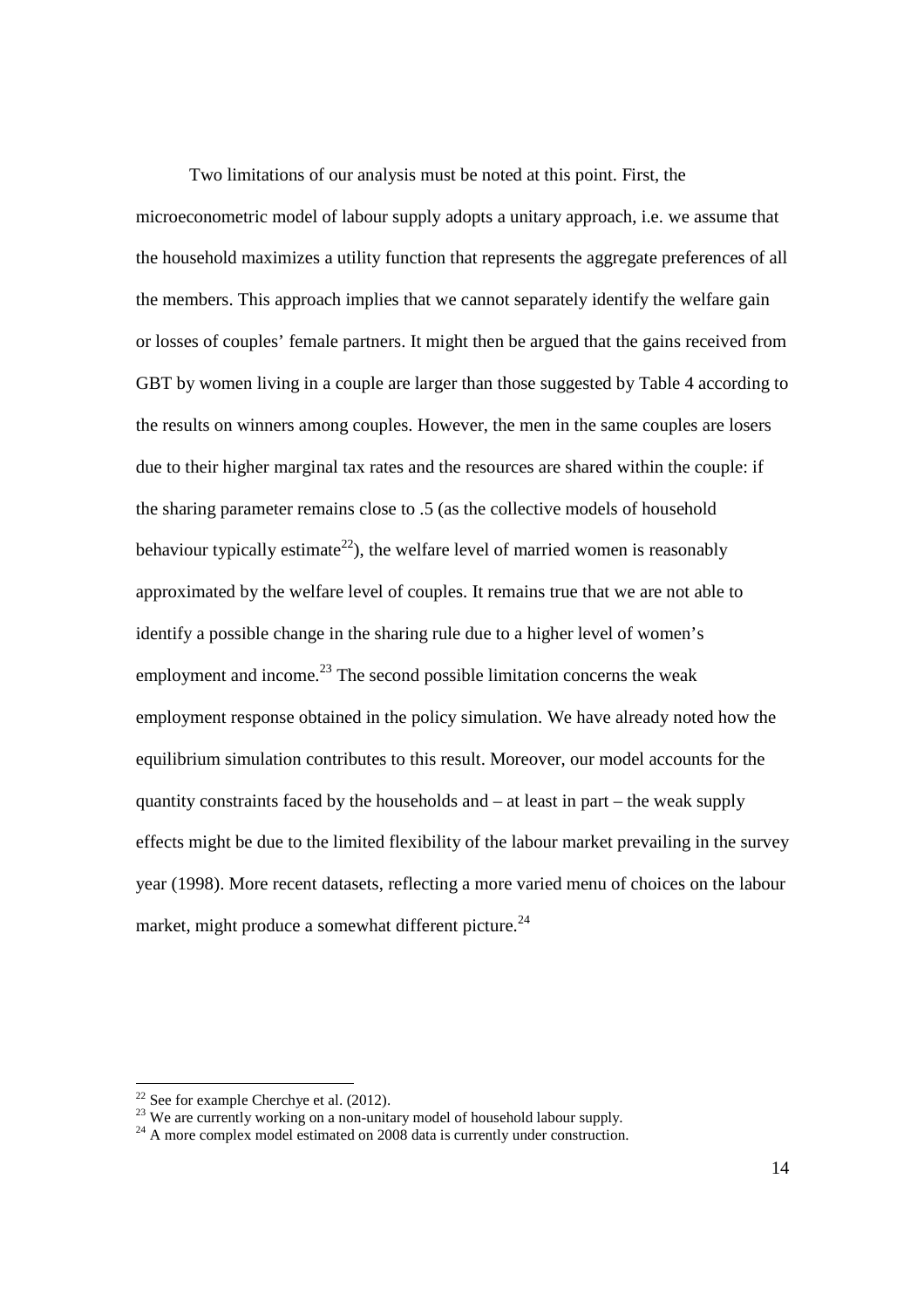|                       |      | <b>GSW</b> gain Net Income | <b>Employment</b> |              | <b>TMTR</b>          |      | <b>Winners</b> |
|-----------------------|------|----------------------------|-------------------|--------------|----------------------|------|----------------|
|                       |      |                            | <b>Females</b>    | <b>Males</b> | <b>Females</b> Males |      |                |
| <b>UBI&amp;WS-75</b>  | 1248 | 26496                      | 1007              | 2042         | 50.7                 |      | 69             |
| <b>UBI-50</b>         | 1236 | 26388                      | 1003              | 2041         | 51.7                 |      | 66             |
| <b>UBI-75</b>         | 1224 | 26232                      | 994               | 2038         | 55.8                 |      | 61             |
| <b>WS-50</b>          | 1200 | 26676                      | 1019              | 2046         | 47.0                 |      | 72             |
| <b>UBI&amp;WS-50</b>  | 1200 | 26508                      | 1011              | 2044         | 49.7                 |      | 70             |
| <b>WS-75</b>          | 1140 | 26616                      | 1019              | 2046         | 47.0                 |      | 70             |
| <b>UBI-100</b>        | 1140 | 26040                      | 985               | 2034         | 60.4                 |      | 57             |
| <b>GMI&amp;WS-50</b>  | 1068 | 26496                      | 1011              | 2045         | 48.0                 |      | 68             |
| <b>GMI&amp;WS-75</b>  | 1068 | 26472                      | 1008              | 2043         | 48.8                 |      | 67             |
| <b>WS-100</b>         | 1056 | 26580                      | 1018              | 2044         | 48.4                 |      | 68             |
| <b>GMI-50</b>         | 960  | 26400                      | 1004              | 2043         | 46.2                 |      | 64             |
| <b>GMI-75</b>         | 876  | 26304                      | 995               | 2041         | 47.9                 |      | 58             |
| <b>UBI&amp;WS-100</b> | 852  | 26220                      | 1000              | 2038         | 53.5                 |      | 57             |
| <b>GMI&amp;WS-100</b> | 852  | 26304                      | 1003              | 2041         | 51.2                 |      | 60             |
| <b>GMI-100</b>        | 612  | 26076                      | 985               | 2037         | 51.8                 |      | 48             |
| <b>GBT</b>            | 96   | 27012                      | 1017              | 2046         | 38.4                 | 46.1 | 56             |
| <b>S-Current</b>      |      | 26772                      | 1010              | 2047         | 44.0                 |      |                |

**Table 1. Policies ranked according to GSW function. Whole sample.** 

#### **Note to Table 1**

**GWS gain**: average annual money-metric gain (computed according to the GWS function) with respect to the current system (S-Current) (Euros translated from 1998 *Lire*).

**Net Income**: average annual net available income (Euros translated from 1998 *Lire*).

**Employment**: average annual hours worked, including zero hours for the non-participants. Annual hours are computed by conventionally multiplying weekly hours times 52.

**TMTR**: top marginal tax rate(s).

**Winners**: percentage of households whose Individual Welfare (Section 3) increases with respect to the current system (S-Current).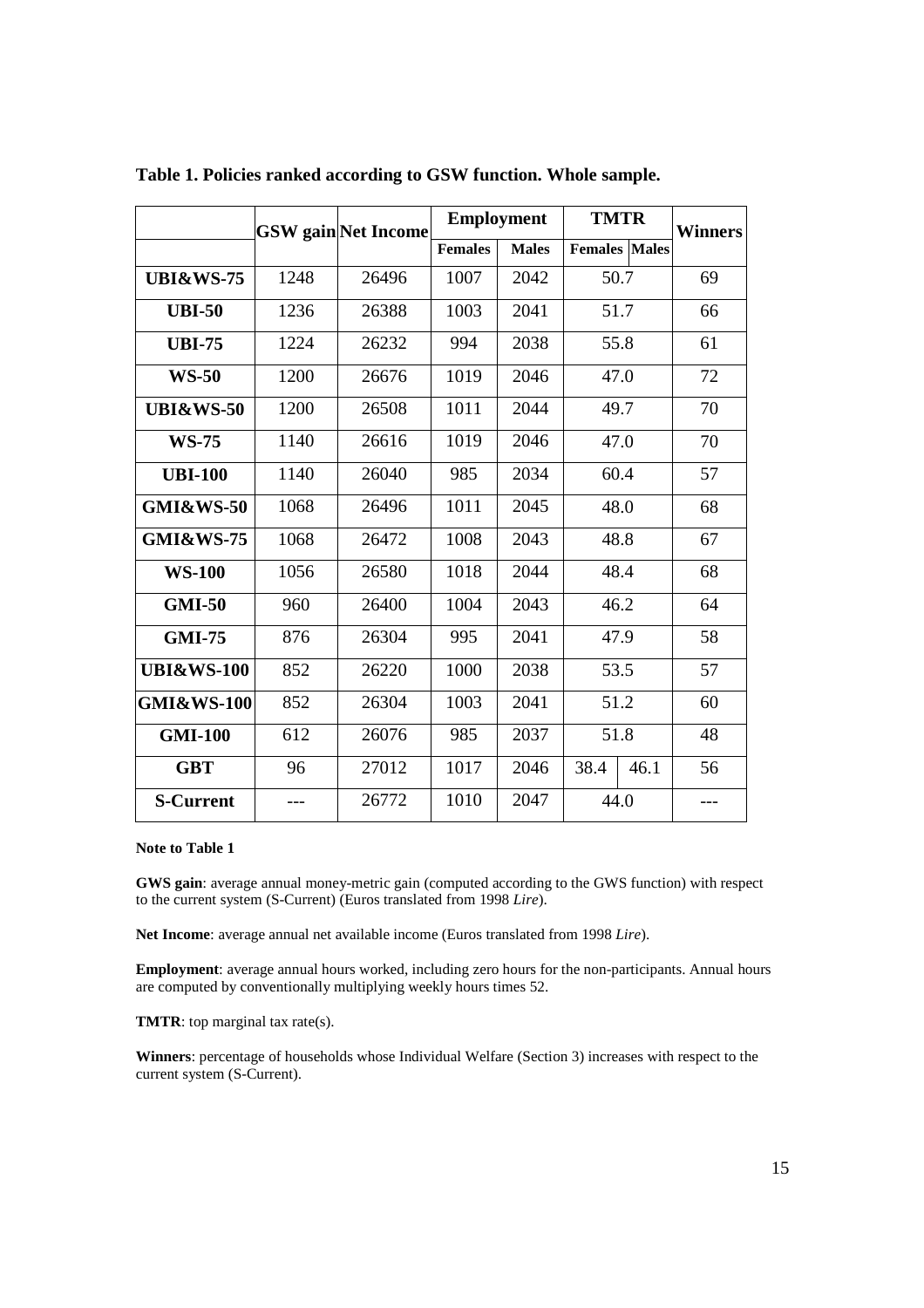| All                   |      | <b>Couples</b>        |      | <b>Single women</b>   |      |
|-----------------------|------|-----------------------|------|-----------------------|------|
| <b>WS-50</b>          | 1019 | <b>WS-50</b>          | 954  | <b>GBT</b>            | 1545 |
| <b>WS-75</b>          | 1019 | <b>WS-75</b>          | 954  | <b>WS-100</b>         | 1544 |
| <b>WS-100</b>         | 1017 | <b>WS-100</b>         | 953  | <b>WS-50</b>          | 1544 |
| <b>GBT</b>            | 1017 | <b>GBT</b>            | 952  | <b>WS-75</b>          | 1543 |
| <b>GMI&amp;WS-50</b>  | 1011 | <b>UBI&amp;WS-50</b>  | 948  | <b>S-Current</b>      | 1540 |
| <b>UBI&amp;WS-50</b>  | 1011 | <b>GMI&amp;WS-50</b>  | 948  | <b>GMI&amp;WS-50</b>  | 1525 |
| <b>S-Current</b>      | 1010 | <b>UBI&amp;WS-75</b>  | 946  | <b>UBI&amp;WS-50</b>  | 1518 |
| <b>GMI&amp;WS-75</b>  | 1008 | <b>GMI&amp;WS-75</b>  | 945. | <b>GMI&amp;WS-75</b>  | 1514 |
| <b>UBI&amp;WS-75</b>  | 1007 | <b>S-Current</b>      | 945  | <b>UBI&amp;WS-75</b>  | 1504 |
| <b>GMI-50</b>         | 1004 | <b>GMI-50</b>         | 943  | <b>GMI&amp;WS-100</b> | 1500 |
| <b>UBI-50</b>         | 1003 | <b>UBI-50</b>         | 942  | <b>GMI-50</b>         | 1499 |
| <b>GMI&amp;WS-100</b> | 1003 | <b>GMI&amp;WS-100</b> | 941  | <b>UBI-50</b>         | 1493 |
| <b>UBI&amp;WS-100</b> | 1000 | <b>UBI&amp;WS-100</b> | 940  | <b>UBI&amp;WS-100</b> | 1487 |
| <b>GMI-75</b>         | 995  | <b>UBI-75</b>         | 936  | <b>GMI-75</b>         | 1470 |
| <b>UBI-75</b>         | 994  | <b>GMI-75</b>         | 936  | <b>UBI-75</b>         | 1466 |
| <b>UBI-100</b>        | 985  | <b>UBI-100</b>        | 929  | <b>GMI-100</b>        | 1440 |
| <b>GMI-100</b>        | 985  | <b>GMI-100</b>        | 928  | <b>UBI-100</b>        | 1438 |

**Table 2. Policies ranked according to women's employment.** 

#### **Note to Table 2**

**Employment**: average annual hours worked, including zero hours for the non-participants. Annual hours are computed by conventionally multiplying weekly hours times 52.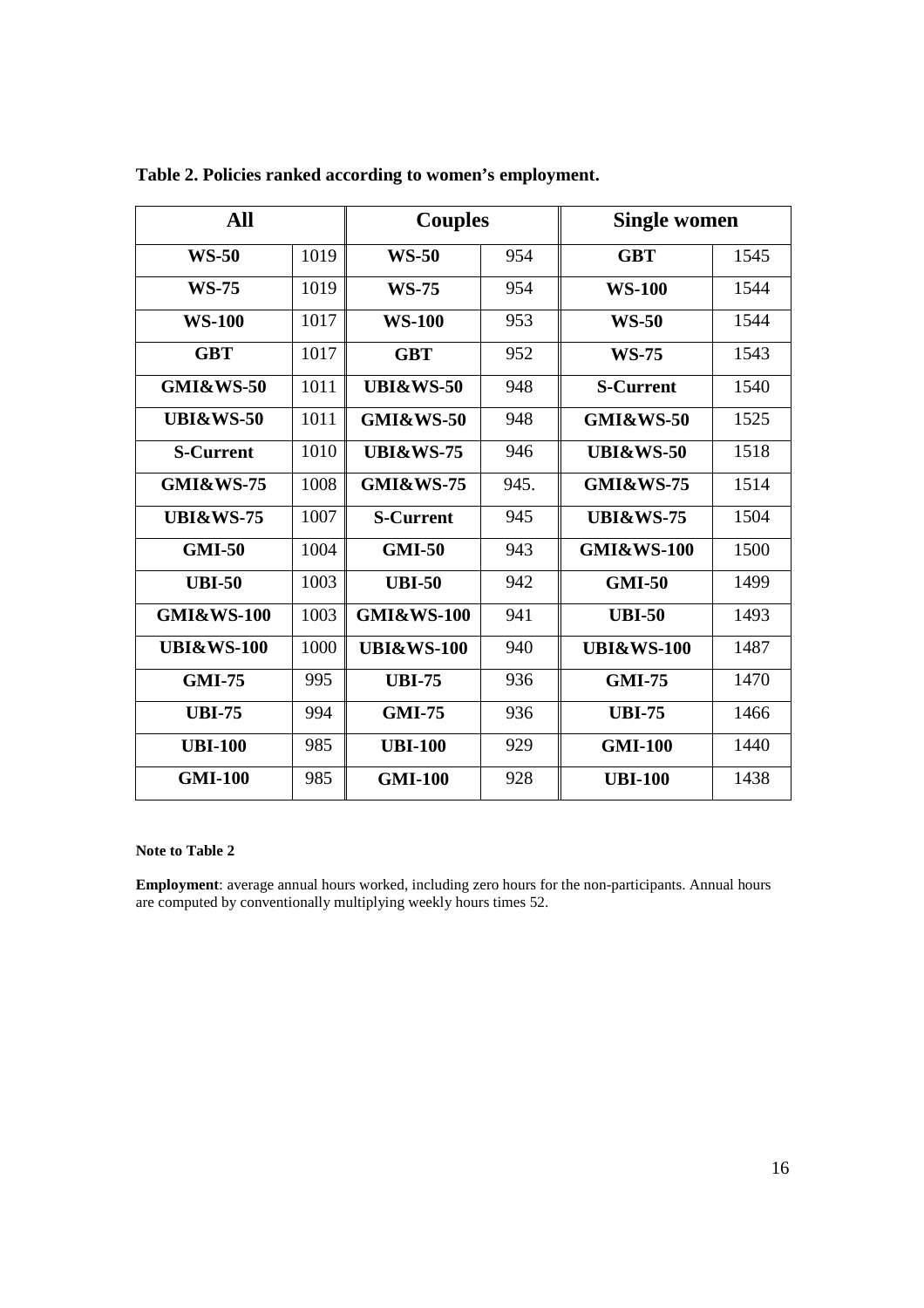| All                   |       | <b>Couples</b>        |       | <b>Single women</b>   |       |
|-----------------------|-------|-----------------------|-------|-----------------------|-------|
| <b>GBT</b>            | 27012 | <b>WS-75</b>          | 27744 | <b>GBT</b>            | 24204 |
| <b>S-Current</b>      | 26772 | <b>WS-50</b>          | 27720 | <b>S-Current</b>      | 21912 |
| <b>WS-50</b>          | 26676 | <b>GMI&amp;WS-50</b>  | 27672 | <b>UBI-100</b>        | 21312 |
| <b>WS-75</b>          | 26616 | <b>WS-100</b>         | 27636 | <b>UBI-75</b>         | 20844 |
| <b>WS-100</b>         | 26580 | <b>UBI&amp;WS-50</b>  | 27624 | <b>UBI&amp;WS-75</b>  | 20568 |
| <b>UBI&amp;WS-50</b>  | 26508 | <b>GMI-50</b>         | 27612 | <b>UBI-50</b>         | 20424 |
| <b>UBI&amp;WS-75</b>  | 26496 | <b>GMI&amp;WS-75</b>  | 27588 | <b>WS-50</b>          | 20316 |
| <b>GMI&amp;WS-50</b>  | 26496 | <b>GBT</b>            | 27540 | <b>UBI&amp;WS-100</b> | 20316 |
| GMI&WS-75             | 26472 | <b>UBI&amp;WS-75</b>  | 27504 | <b>WS-100</b>         | 20232 |
| <b>GMI-50</b>         | 26400 | <b>UBI-50</b>         | 27444 | <b>GMI-100</b>        | 20208 |
| <b>UBI-50</b>         | 26388 | <b>GMI-75</b>         | 27444 | <b>UBI&amp;WS-50</b>  | 20052 |
| <b>GMI-75</b>         | 26304 | <b>GMI&amp;WS-100</b> | 27432 | <b>GMI&amp;WS-75</b>  | 19968 |
| <b>GMI&amp;WS-100</b> | 26304 | <b>S-Current</b>      | 27408 | <b>GMI-75</b>         | 19968 |
| <b>UBI-75</b>         | 26232 | <b>UBI&amp;WS-100</b> | 27264 | <b>WS-75</b>          | 19944 |
| <b>UBI&amp;WS-100</b> | 26220 | <b>UBI-75</b>         | 27216 | <b>GMI&amp;WS-100</b> | 19848 |
| <b>GMI-100</b>        | 26076 | <b>GMI-100</b>        | 27180 | <b>GMI&amp;WS-50</b>  | 19680 |
| <b>UBI-100</b>        | 26040 | <b>UBI-100</b>        | 26940 | <b>GMI-50</b>         | 19548 |

**Table 3. Policies ranked according to net income.** 

#### **Note to Table 3**

**Net Income**: average annual net available income (Euros translated from 1998 *Lire*).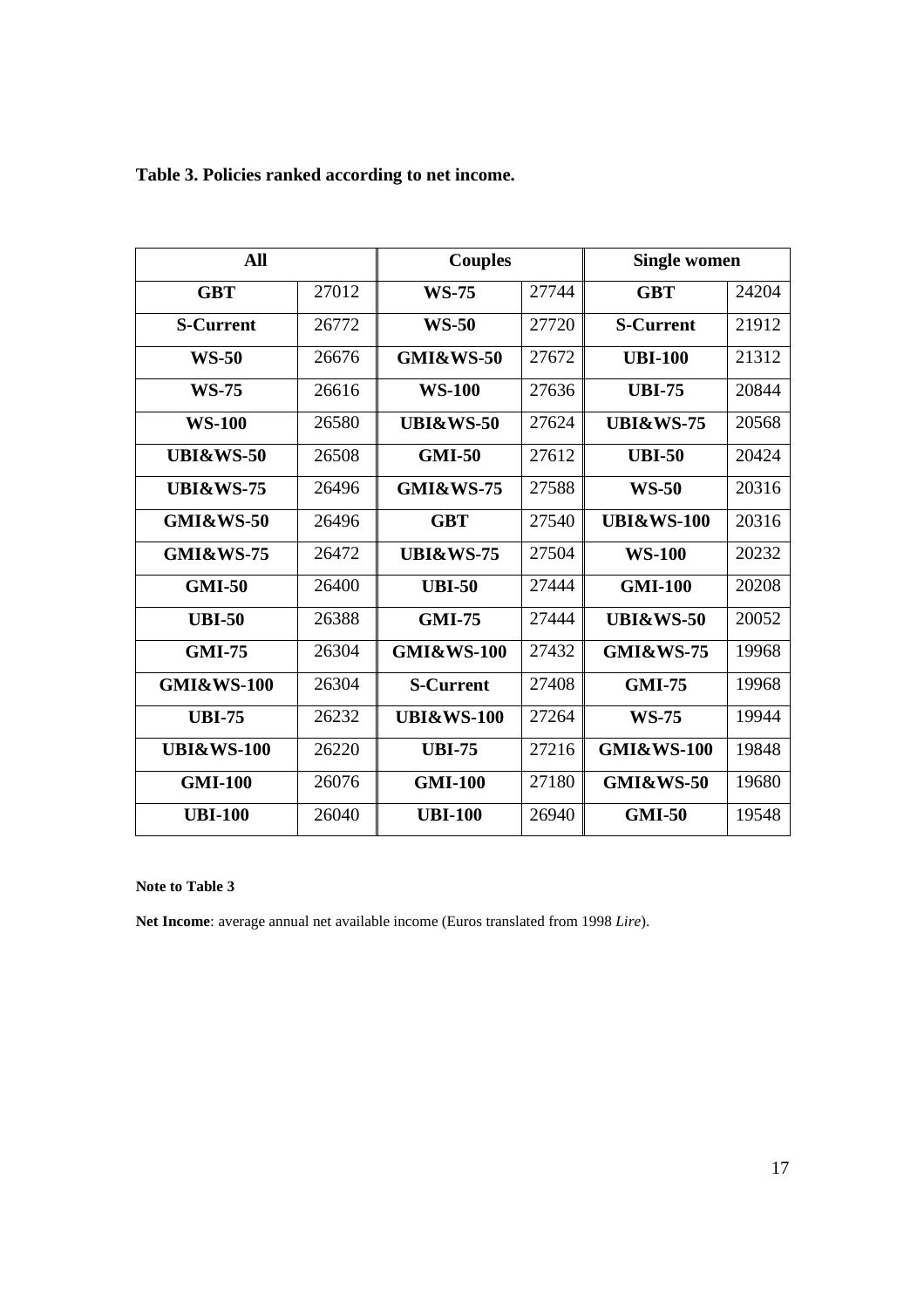| All                   |    | <b>Couples</b>        |    | <b>Single women</b>   |                |
|-----------------------|----|-----------------------|----|-----------------------|----------------|
| <b>WS-50</b>          | 72 | <b>WS-50</b>          | 87 | <b>GBT</b>            | 96             |
| <b>WS-75</b>          | 70 | <b>WS-75</b>          | 86 | <b>UBI-100</b>        | 66             |
| <b>UBI&amp;WS-50</b>  | 70 | <b>UBI&amp;WS-50</b>  | 83 | <b>UBI-75</b>         | 55             |
| <b>UBI&amp;WS-75</b>  | 69 | <b>WS-100</b>         | 83 | <b>GMI-100</b>        | 47             |
| <b>WS-100</b>         | 68 | <b>GMI&amp;WS-50</b>  | 83 | <b>UBI&amp;WS-100</b> | 42             |
| <b>GMI&amp;WS-50</b>  | 68 | <b>GMI&amp;WS-75</b>  | 81 | <b>UBI-50</b>         | 42             |
| <b>GMI&amp;WS-75</b>  | 67 | <b>UBI&amp;WS-75</b>  | 80 | <b>UBI&amp;WS-75</b>  | 36             |
| <b>UBI-50</b>         | 66 | <b>GMI-50</b>         | 77 | <b>GMI-75</b>         | 35             |
| <b>GMI-50</b>         | 64 | <b>UBI-50</b>         | 76 | <b>GMI&amp;WS-100</b> | 24             |
| <b>UBI-75</b>         | 61 | <b>GMI&amp;WS-100</b> | 70 | <b>GMI-50</b>         | 17             |
| <b>GMI&amp;WS-100</b> | 60 | <b>UBI-75</b>         | 68 | <b>UBI&amp;WS-50</b>  | 16             |
| <b>GMI-75</b>         | 58 | <b>GMI-75</b>         | 67 | <b>GMI&amp;WS-75</b>  | 15             |
| <b>UBI&amp;WS-100</b> | 57 | <b>UBI&amp;WS-100</b> | 64 | <b>WS-100</b>         | 3              |
| <b>UBI-100</b>        | 57 | <b>UBI-100</b>        | 61 | <b>WS-50</b>          | 3              |
| <b>GBT</b>            | 56 | <b>GBT</b>            | 55 | GMI&WS-50             | $\overline{2}$ |
| <b>GMI-100</b>        | 48 | <b>GMI-100</b>        | 53 | <b>WS-75</b>          | $\theta$       |

**Table 4. Policies ranked according to the percentage of winners.** 

#### **Note to Table 4**

**Winners**: percentage of households whose Individual Welfare (Section 3) increases with respect to the current system (S-Current).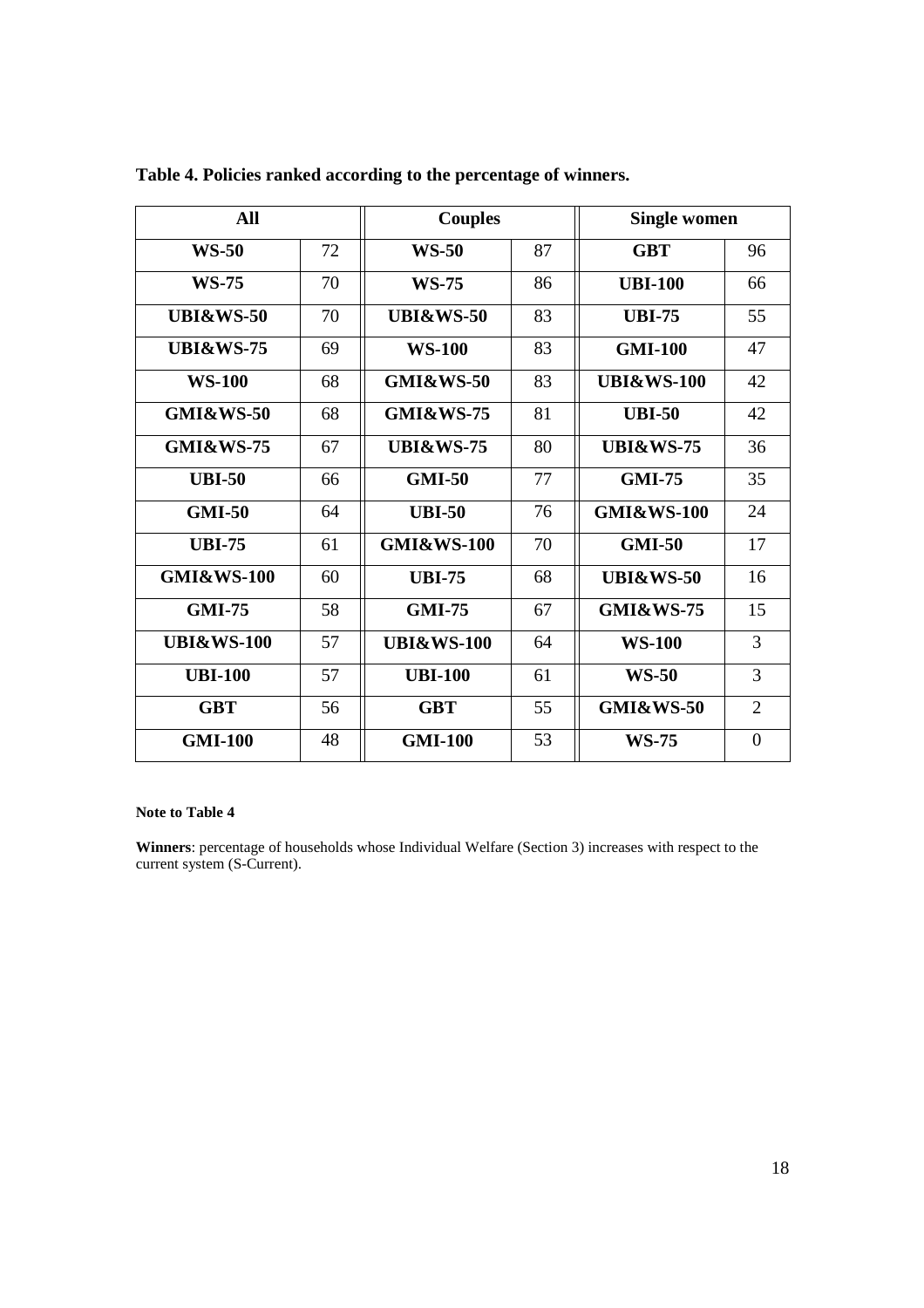### **References**

Aaberge, R. (2007) Gini's Nuclear Family, *Journal of Economic Inequality*, 5 (3), 305- 322.

Aaberge, R. and U. Colombino (2011) Empirical Optimal Income Taxation: A Microeconometric Application to Norway, Working Paper CHILD n. 16/2011, www.child-centre.unito.it/papers/child17\_2011.pdf.

Aaberge, R. and U. Colombino (2012) Designing Optimal Taxes with a Microeconometric Model of Labour Supply, *Scandinavian Journal of Economics* (forthcoming).

Aaberge, R., Colombino, U. and S. Strøm (1999) Labour Supply in Italy: An Empirical Analysis of Joint Household Decisions, with Taxes and Quantity Constraints, *Journal of Applied Econometrics*, 14, 403-422.

Aaberge, R., U. Colombino and S. Strøm (2004) Do More Equal Slices Shrink the Cake? An Empirical Evaluation of Tax-Transfer Reform Proposals in Italy, *Journal of Population Economics*, 17(4), pp. 767-785.

Aaberge, R., Colombino, U. and T. Wennemo (2002) Heterogeneity in the elasticity of labor supply in Italy and some policy implications, WP CHILD No. 20, http://www.child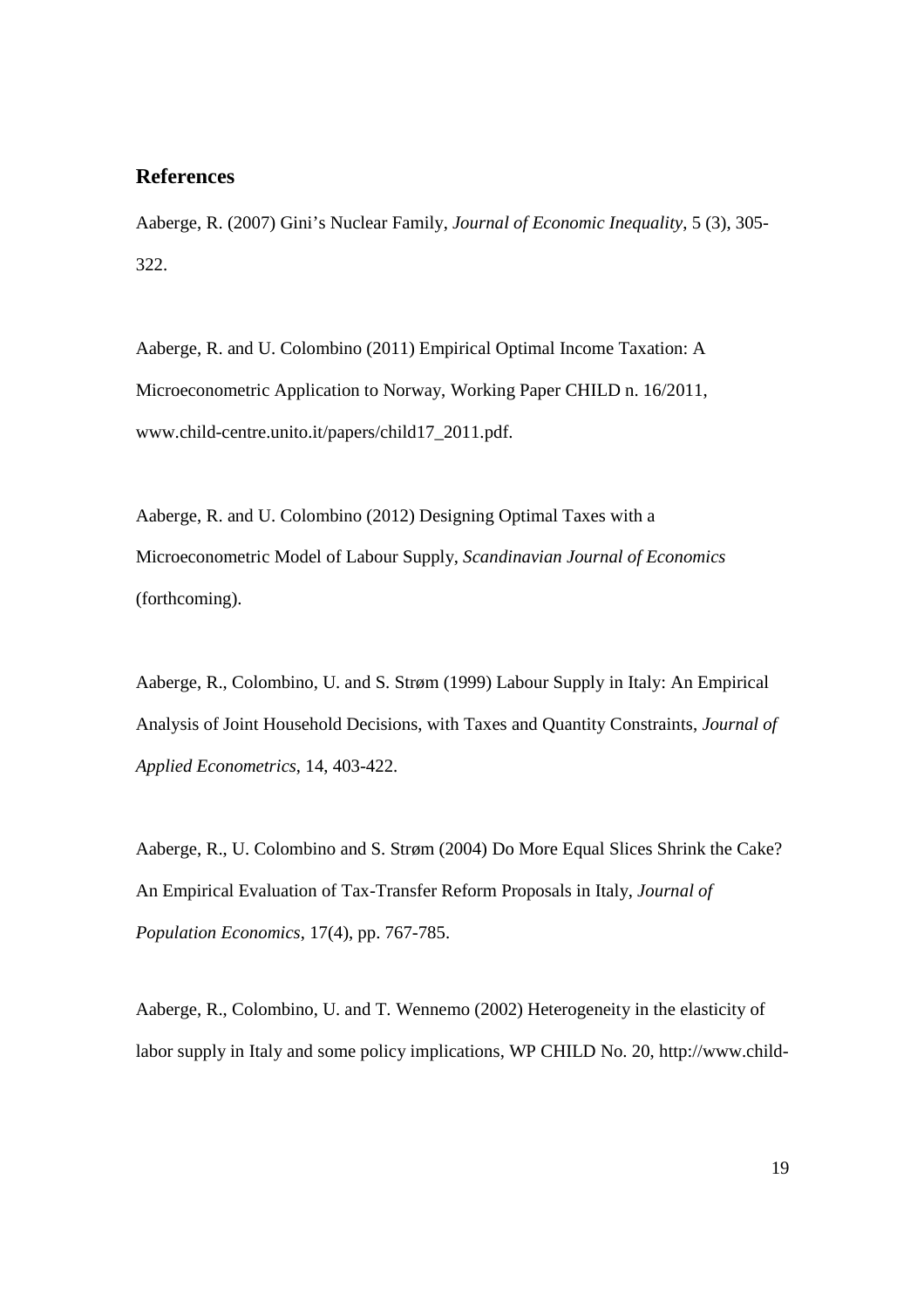centre.unito.it/papers/child17\_2002.pdf

Akerlof, G. (1978) The Economics of 'Tagging' as Applied to the Optimal Income Tax, Welfare Programs, and Manpower Planning, *American Economic Review*, 68, 8-19.

Alesina, A. and A. Ichino (2007) Gender based taxation, www2.dse.unibo.it/dsa/seminari/305/alesina\_ichino.pdf.

Alesina, A, Ichino, A. and L. Karabarbounis (2011) Gender based taxation and the division of family chores, *American Economic Journal: Economic Policy*, 3, 1 - 40.

Baldini, M., Bosi, P. and S. Toso (2002) Targeting Welfare in Italy: Old Problems and Perspectives of Reform*, Fiscal Studies*, 23, 51-75.

Blundell, R. And A. Shephard (2012) Employment, Hours of Work and the Optimal Taxation of Low Income Families, *Review of Economic Studies* (forthcoming).

Boeri, T. and R. Perotti (2002) *Meno pensioni, più Welfare*, Il Mulino, Bologna.

Busilacchi, G. (2008) The different regimes of minimum income policies in the enlarged Europe, Proceedings of BIEN  $12<sup>th</sup>$  International Conference, 20-21 June 2008, Dublin.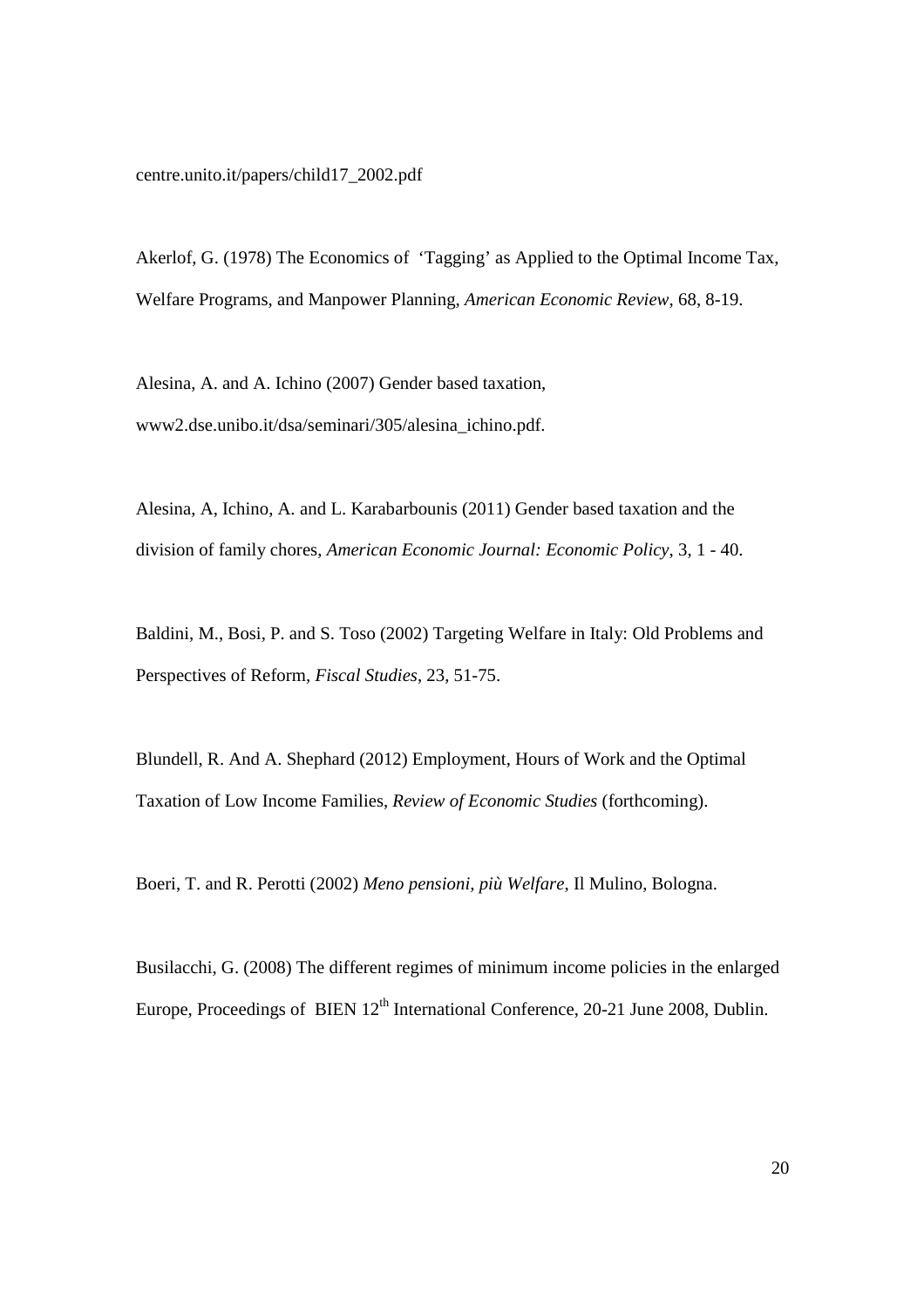Cherchye, L., De Rock, B., Lewbel, A. and F. Vermeulen (2012) Sharing Rule Identification for General Collective Consumption Models, IZA Discussion Papers No. 6571, Institute for the Study of Labor.

Colombino, U. (2011) Designing a universal income support mechanism in Italy. An exploratory tour, Department of Economics Cognetti De Martiis, Working Paper No. 12/2011, www.de.unito.it/web/member/segreteria/WP/2011/12\_WP\_Colombino.pdf.

Colombino, U. (2012) Equilibrium simulation with microeconometric models. A new procedure with an application to income support policies, Department of Economics Cognetti De Martiis, Working Paper No. 09/2012,

www.de.unito.it/web/member/segreteria/WP/2012/9\_WP\_Colombino.pdf.

Colombino, U., M. Locatelli, E., Narazani and C. O'Donoghue (2010) Alternative Basic Income Mechanisms: An Evaluation Exercise with a Microeconometric Model, *Basic Income Studies*, 5(1).

Colonna, F. and S. Marcassa (2011) Taxation and Labor Force Participation: The Case of Italy, mimeo, Bank of Italy.

Creedy, J. and A. Duncan (2005) Aggregating Labour Supply and Feedback Effects in Microsimulation, *Australian Journal of Labour Economics*, 8(3), 277-290.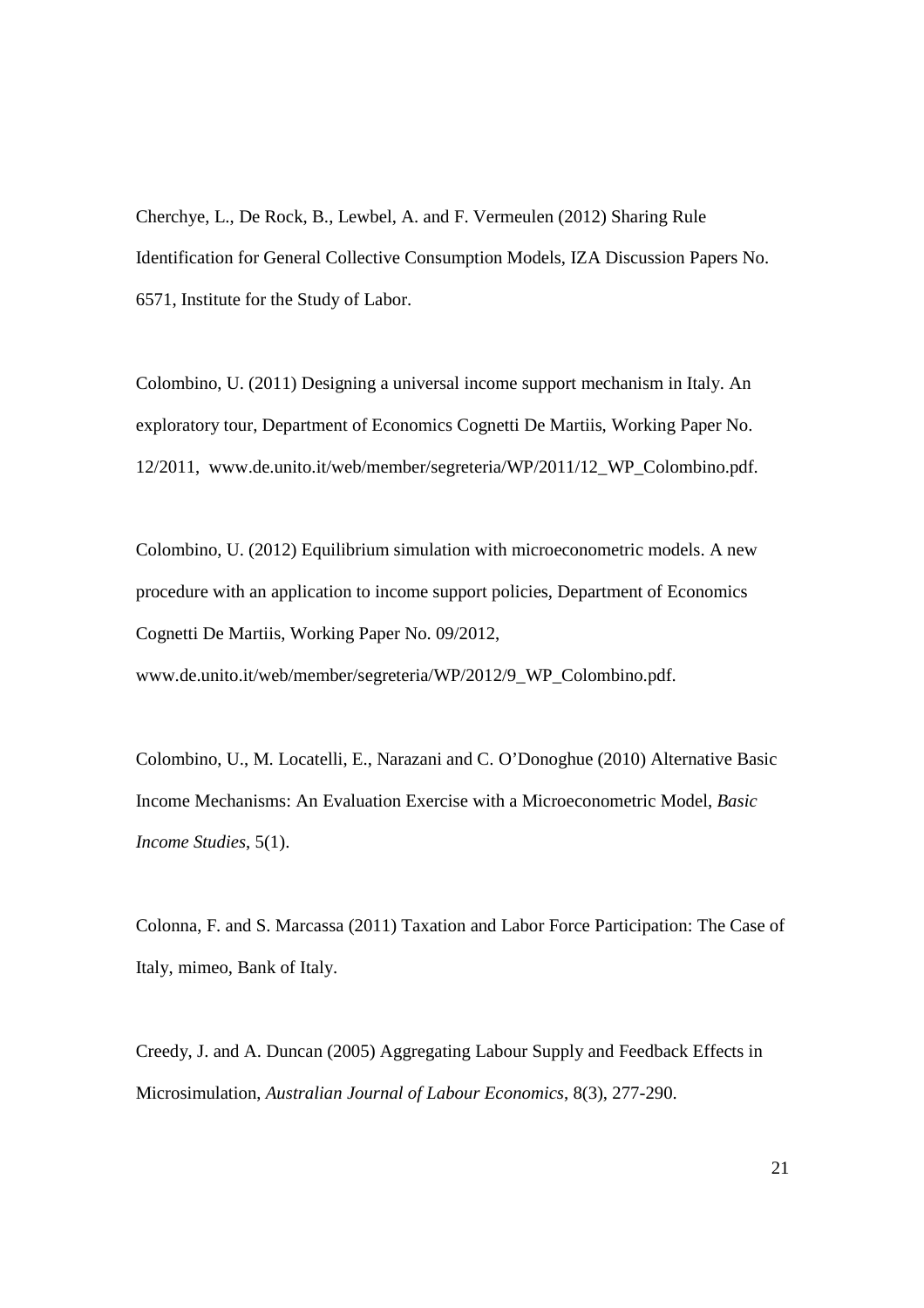De Luca, G., Rossetti, C. And D. Vuri (2012) In-work benefit policies for Italian married couples: design and labor supply effects, mimeo, ISFOL.

De Vincenti, C. and R. Paladini (2009) Personal Income Tax Design for Italy: Lessons from the Theory, *Rivista Italiana degli Economisti*, XIV, 1, 7-46.

Diamond, P. and E. Saez (2011) The Case for a Progressive Tax: From Basic Research to Policy Recommendations, *Journal of Economic Perspectives*, 25(4), 165–90.

Figari, F. (2011) From housewives to independent earners: Can the tax system help Italian women to work?, ISER Working Paper No. 2011-15.

Kremer, M. (2002) Should Taxes be Independent of Age, Working Paper, Harvard University.

King, M. (1983) Welfare Analysis of Tax Reforms Using Household Data, *Journal of Public Economics*, 21, 183-214.

Ichino, A. and E. Moretti (2009) Biological Gender Differences, Absenteeism and the Earning Gap, *American Economic Journal: Applied Economics*, 1(1) 183-218.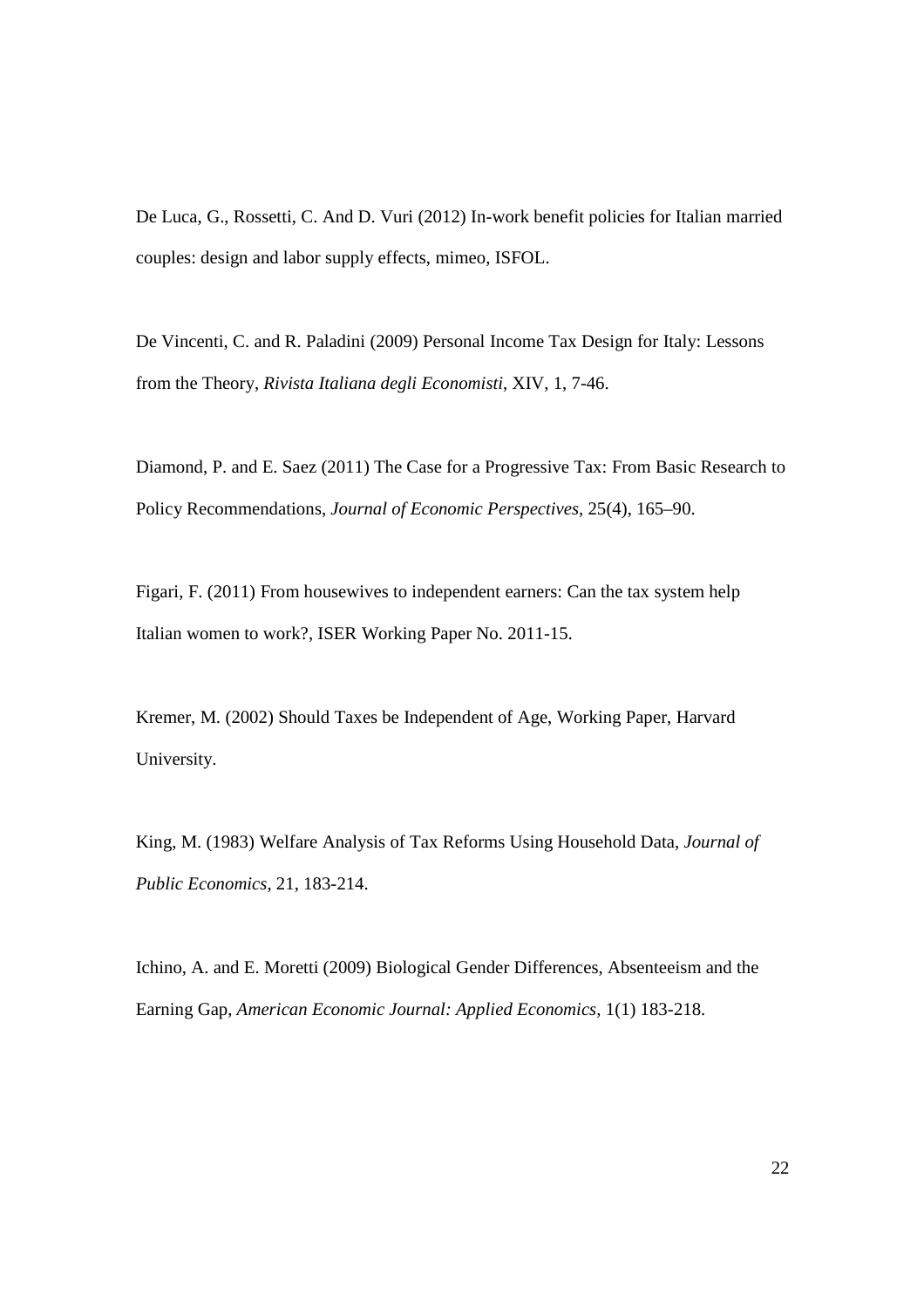Mankiw, N. G. and M. C. Weinzierl (2010) The Optimal Taxation of Height: A Case Study of Utilitarian Income Redistribution, *American Economic Journal: Economic Policy* 2(1), 155-176.

Meade, J.E. (1995), *Full Employment Regained?*, Cambridge University Press, Cambridge.

Onofri, P. (Ed.) (1997), *Relazione finale della Commissione per l'analisi delle compatibilità macroeconomiche della spesa sociale*, Roma, Presidenza del Consiglio dei Ministri.

Ramsey, F. (1927) A Contribution to the Theory of Taxation, *Economic Journal*, 47-61.

Sacchi, S. (2005) Reddito minimo e politiche di contrasto alla povertà in Italia, *Rivista del Diritto e della Sicurezza Sociale*, 4, 467-509.

Sen, A. (1976) Real National Income, *Review of Economic Studies*, 43(1), 19-39.

Van Parijs, P. (1995) *Real Freedom for All*, Oxford, Oxford University Press.

Van Trier, W. (1995) Every One a King, Department of Sociology, Katholieke Universiteit Leuven.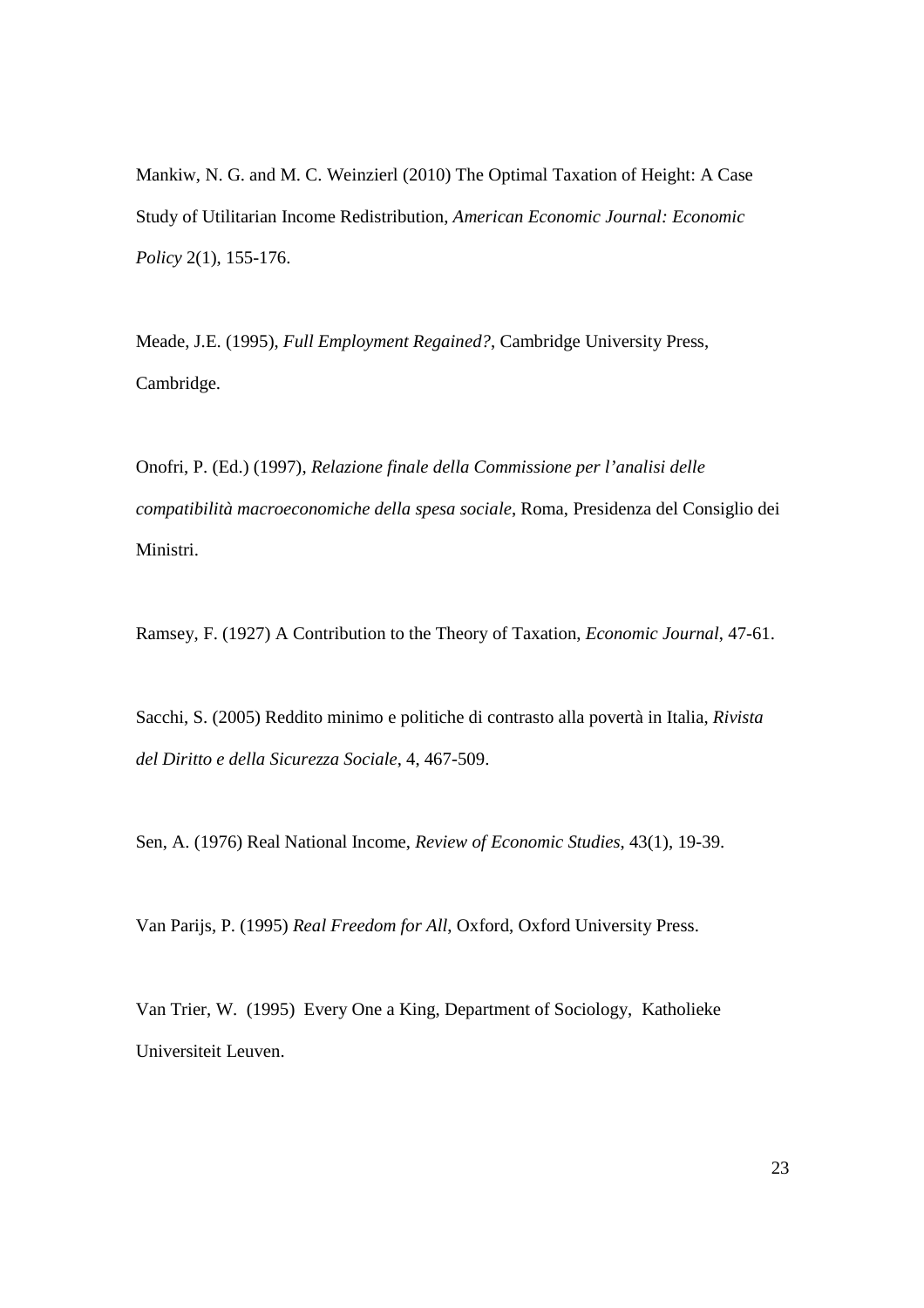Weinzierl, M. C. (2011) The Surprising Power of Age-Dependent Taxes, *Review of Economic Studies*, 78(4), 1490-1518.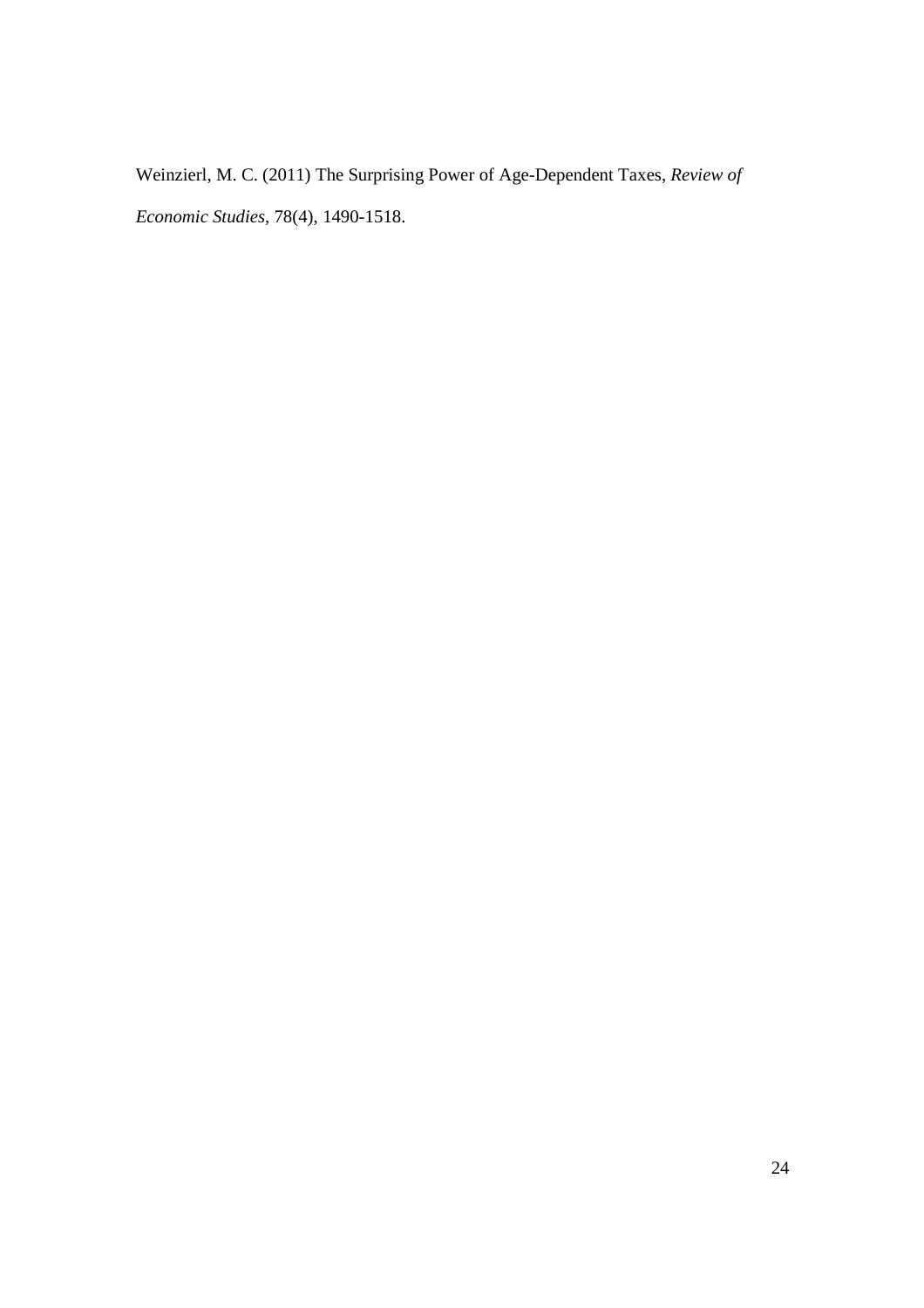### **Appendix**

#### **The reforms**

Tables A1 and A.2 specify net available income as a function of taxable income under the reforms.

Definitions:

 $x_F = w_F h_F$  = female gross earnings;  $x_M = w_M h_M$  = male gross earnings;  $x = x_F + x_M$ 

 $y_F$  = female unearned gross income;  $y_M$  = male unearned gross income

 $m =$  other household net income

 $S_F$  = social security contributions (female); *S<sub>M</sub>* = social security contributions (male); *S* = *S<sub>F</sub>* + *S<sub>M</sub>* 

 $I_F = x_F + y_F - S_F =$  taxable income (female);  $I_M = x_M + y_M - S_M =$  taxable income (male);

 $I = I_F + I_M$ 

 $P =$  poverty line

 $N =$  number of people in the household

 $G = \alpha P \sqrt{N}$  with  $\alpha = 1, 0.75, 0.50$  (defined Section 2)

 $C<sub>F</sub>$  = net available income (female);  $C<sub>M</sub>$  = net disposable income (male);  $C = m + C<sub>F</sub> + C<sub>M</sub>$ 

 $T =$  taxes paid by the household

 $B =$  benefits or transfers received by household

 $q =$  average propensity to consumption

*r* = average VAT rate

 $\omega$  = proportional subsidy on the gross wage rate

 $\varphi(.)$  = tax rule under the not-gender-based reforms

 $\varphi_F(.)$ ,  $\varphi_M(.)$  = tax rules under GBT.

The current marginal tax rates are as follows:

Income Brackets Marginal Tax Rates

| $0 - 7.7$    | 18 |
|--------------|----|
| $7.7 - 15.5$ | 26 |
| $15.5 - 31$  | 33 |
| $31 - 69.7$  | 39 |
| >69.7        | 45 |

Income brackets (originally in Italian *Lire*) are expressed in thousands of Euros.

Under the 1998 system the above rates are applied to personal incomes with some exceptions: for example capital income is taxed differently. Under the reforms, the income brackets are kept unchanged and the marginal tax rates – proportionally adjusted (as explained in Section 3) in order to satisfy the public budget constraint – are applied to the whole personal income. The current system also envisages deductions, allowances and benefits. Under the reforms (except for GBT) all current deductions, tax credits and benefits are cancelled.

Public Budget Constraint:  $\sum T^1 - \sum B^1 + r \sum qC^1 + \sum S^1 = \sum T^0 - \sum B^0 + r \sum qC^0 + \sum S^0$ where the superscript R denotes a generic reform and the superscript 0 denotes the current

system.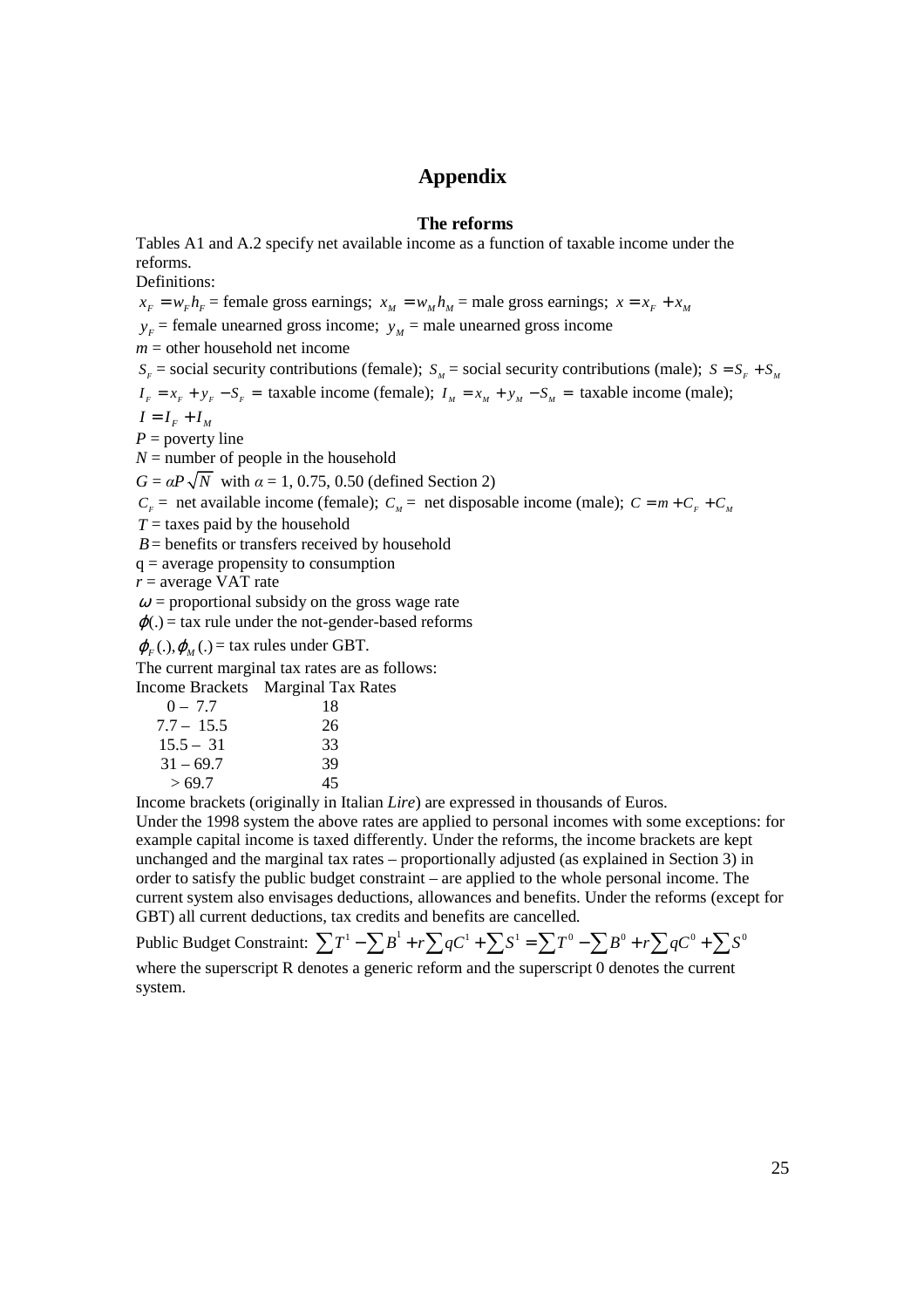|            | $C_F = \varphi_F(I_F)$ + current transfers and benefits                                                                                                                                                                                                                                                                                                                                               |
|------------|-------------------------------------------------------------------------------------------------------------------------------------------------------------------------------------------------------------------------------------------------------------------------------------------------------------------------------------------------------------------------------------------------------|
| GBT        | $C_M = \varphi_M(I_M)$ + current transfer and benefits                                                                                                                                                                                                                                                                                                                                                |
|            |                                                                                                                                                                                                                                                                                                                                                                                                       |
|            | $C_F = \begin{cases} G/2 \text{ if } I_F \leq G/2 \\ G/2 + \varphi(I_F - G/2) \text{ if } I_F > G/2 \end{cases}$                                                                                                                                                                                                                                                                                      |
| <b>GMI</b> |                                                                                                                                                                                                                                                                                                                                                                                                       |
|            | $C_{_M}=\begin{cases} G\,/\,2\text{\ if\ }I_M\leq G\,/\,2\\ G\,/\,2+\varphi\left(\,I_M-G\,/\,2\,\right)\text{\ if\ }I_M>G\,/\,2 \end{cases}$                                                                                                                                                                                                                                                          |
|            | $C_{r} = G/2 + \varphi(I_{r})$                                                                                                                                                                                                                                                                                                                                                                        |
| UBI        | $C_{\mu} = G/2 + \varphi(I_{\mu})$                                                                                                                                                                                                                                                                                                                                                                    |
| WS         | $\overline{C_F} = \begin{cases} (I_F + \omega x_F) & \text{if } (I_F + \omega x_F) \leq G/2 \\ G/2 + \varphi((I_F + \omega x_F) - G/2) & \text{if } (I_F + \omega x_F) > G/2 \end{cases}$                                                                                                                                                                                                             |
|            |                                                                                                                                                                                                                                                                                                                                                                                                       |
|            | $C_{_M}=\begin{cases} \left(I_{_M}+\omega x_{_M}\right) \text{ if }\left(I_{_M}+\omega x_{_M}\right)\leq G\, / \,2 \\ G\, / \,2+\varphi\big(\left(I_{_M}+\omega x_{_M}\right)-G\, / \,2\big) \text{ if }\left(I_{_M}+\omega x_{_M}\right)>\leq G\, / \,2 \end{cases}$                                                                                                                                 |
|            |                                                                                                                                                                                                                                                                                                                                                                                                       |
|            |                                                                                                                                                                                                                                                                                                                                                                                                       |
|            | $C_{_F}=\begin{cases} 0.5G\,/\,2\,\,{\rm if}\,\,\left(\,I_{_F}+\omega x_{_F}\,\right)\leq 0.5G\,/\,2 \\[0.4cm] \left(\,I_{_F}+\omega x_{_F}\,\right)\,\,{\rm if}\,\,0.5G\,/\,2<\,\left(\,I_{_F}+\omega x_{_F}\,\right)\leq G\,/\,2 \\[0.4cm] \left(\,G\,/\,2+\varphi\big(\left(\,I_{_F}+\omega x_{_F}\,\right)-G\,/\,2\,\big)\,{\rm if}\,\,\left(\,I_{_F}+\omega x_{_F}\,\right)>G\,/\,2 \end{cases}$ |
|            |                                                                                                                                                                                                                                                                                                                                                                                                       |
| GMI+WS     |                                                                                                                                                                                                                                                                                                                                                                                                       |
|            | $\left[0.5G/2 \text{ if } \left(I_M + \omega g_M\right) \leq 0.5G/2\right]$                                                                                                                                                                                                                                                                                                                           |
|            | $C_{_M} = \begin{cases} (I_M + \omega x_M) & \text{if } 0.5G / 2 < (I_M + \omega x_M) \le G / 2 \\ G / 2 + \varphi ((I_M + \omega x_M) - G / 2) & \text{if } (I_M + \omega x_M) > G / 2 \end{cases}$                                                                                                                                                                                                  |
|            |                                                                                                                                                                                                                                                                                                                                                                                                       |
|            |                                                                                                                                                                                                                                                                                                                                                                                                       |
|            | $C_r = \begin{cases} 0.5G \, / \, 2 + (\mathrm{I}_r + w x_r) \; \; \mathrm{if} \; \; (\mathrm{I}_r + w x_r) \leq 0.5G \, / \, 2 \\ 0.5G \, / \, 2 + \varphi (\mathrm{I}_r + w x_r) \; \mathrm{if} \; \; (\mathrm{I}_r + w x_r) > 0.5G \, / \, 2 \end{cases}$                                                                                                                                          |
| UBI+WS     |                                                                                                                                                                                                                                                                                                                                                                                                       |
|            | $C_{_M} = \begin{cases} 0.5G \,/\, 2 + ({\rm I}_{_M} + w x_{_M}) \;\; {\rm if}\;\; ({\rm I}_{_M} + w x_{_M}) \leq 0.5G \,/\, 2 \\ 0.5G \,/\, 2 + \varphi ({\rm I}_{_M} + w x_{_M}) \;\; {\rm if}\;\; ({\rm I}_{_M} + w x_{_M}) > 0.5G \,/\, 2 \end{cases}$                                                                                                                                            |
|            |                                                                                                                                                                                                                                                                                                                                                                                                       |

**Table A.1. Net available income as a function of taxable income - Couples**